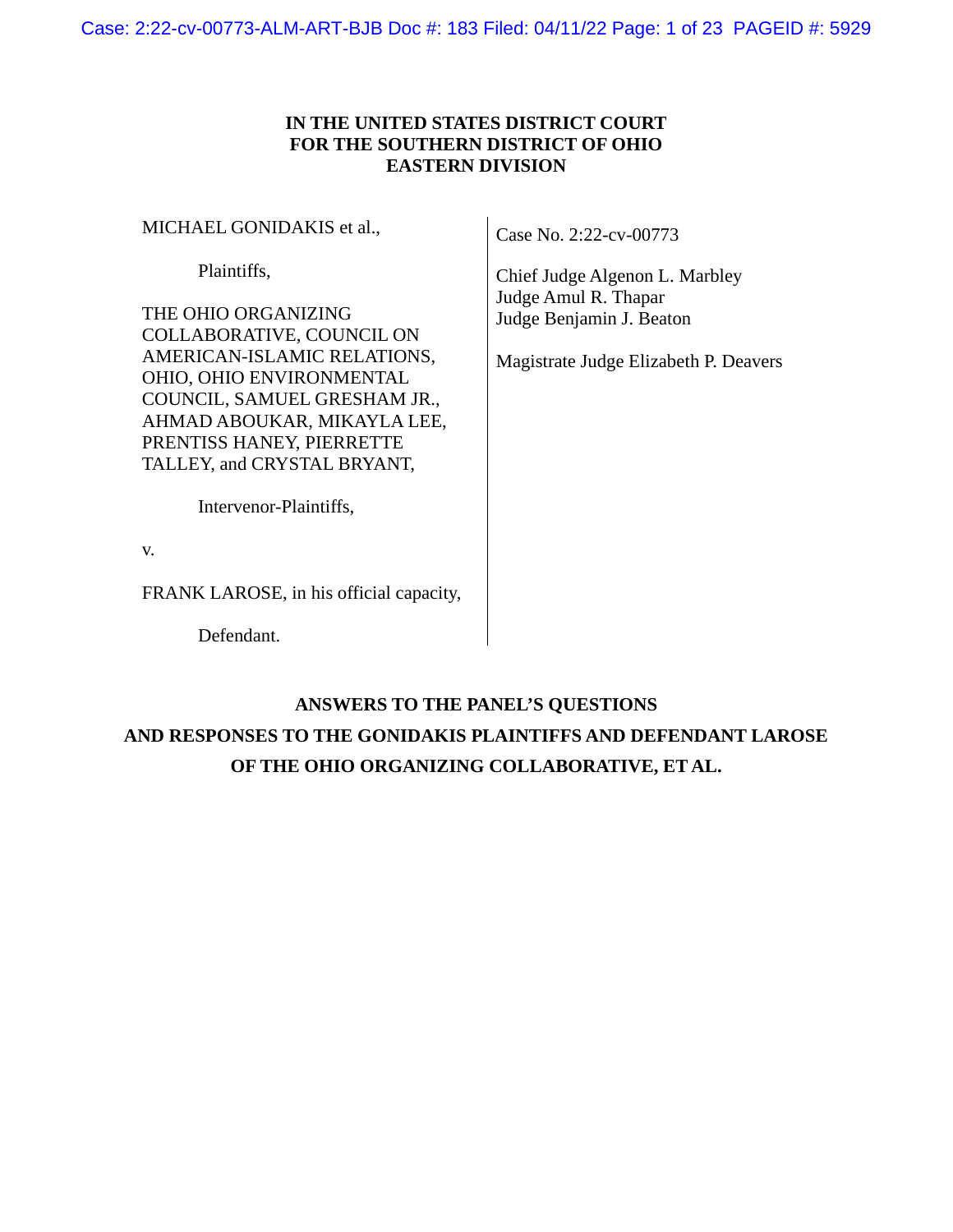## **TABLE OF CONTENTS**

**Page** 

| I.  |                                                                                |                                                                                                                                                                                                                      |
|-----|--------------------------------------------------------------------------------|----------------------------------------------------------------------------------------------------------------------------------------------------------------------------------------------------------------------|
| II. | Because Not Holding a Primary Election Would Imperil the General Election, the |                                                                                                                                                                                                                      |
| Ш.  |                                                                                |                                                                                                                                                                                                                      |
|     |                                                                                |                                                                                                                                                                                                                      |
| I.  |                                                                                |                                                                                                                                                                                                                      |
|     | A.                                                                             | The Ohio Supreme Court, Not the Commission, Determines Whether a                                                                                                                                                     |
|     | <b>B.</b>                                                                      | The Revised Johnson/McDonald Plan Is the Best Remedy Because It                                                                                                                                                      |
|     | C.                                                                             | Compliance with the Ohio Constitution Is Necessary to Allow This Court<br>to Adopt a Plan That Provides for More Than De Minimis Deviation  14                                                                       |
|     | D.                                                                             |                                                                                                                                                                                                                      |
| II. |                                                                                |                                                                                                                                                                                                                      |
|     | A.                                                                             | Administrative Convenience Is Not a Valid Basis for Implementing a<br>Remedial Plan That Violates Ohio Law and Even If It Were, Secretary<br>LaRose Has Not Demonstrated the March 28 Plan Is Easier to Implement 16 |
|     | <b>B.</b>                                                                      | Secretary LaRose Effectively Confirms That Implementing 2011 Plan Is                                                                                                                                                 |
|     |                                                                                |                                                                                                                                                                                                                      |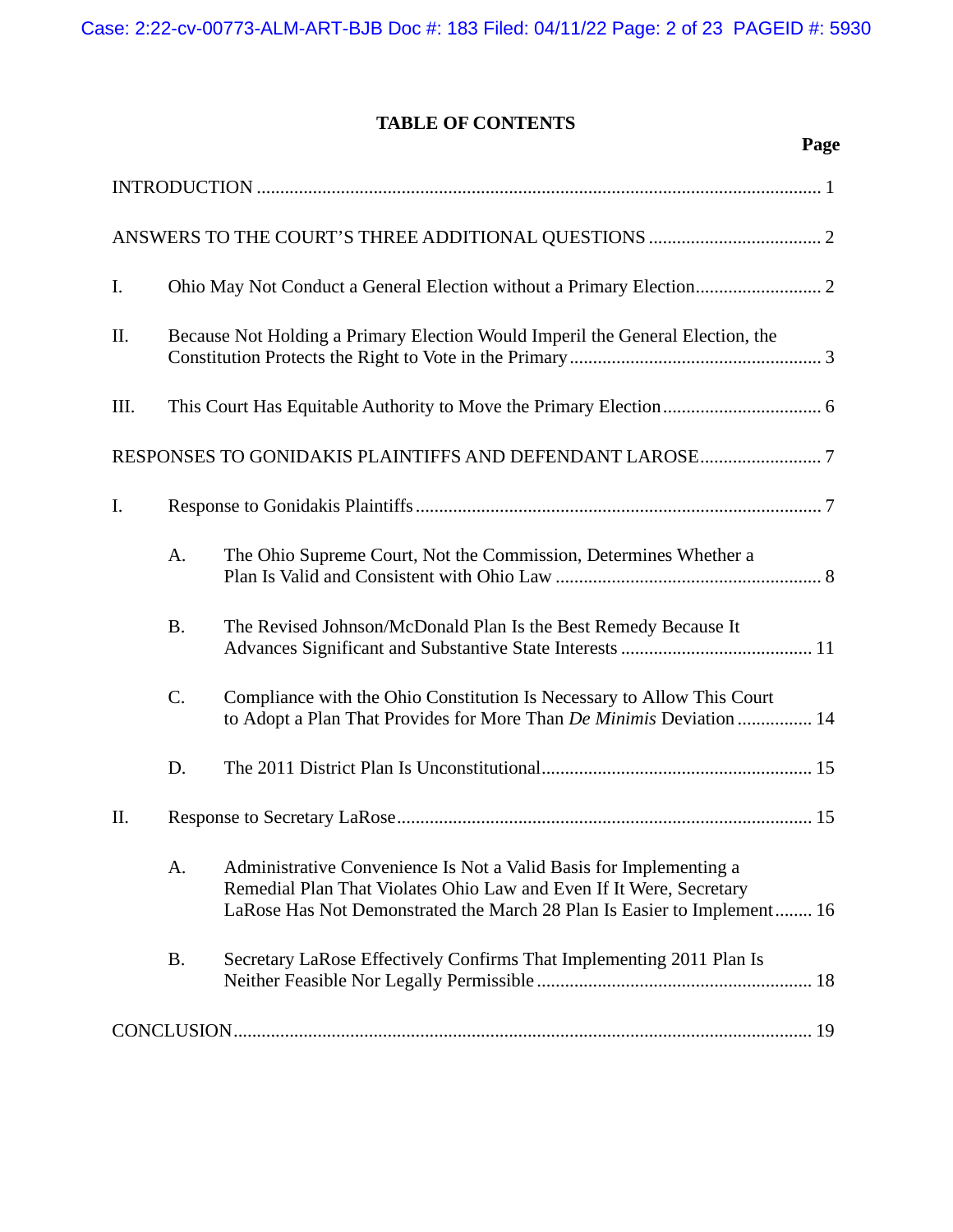#### <span id="page-2-0"></span>**INTRODUCTION**

If the Ohio Supreme Court invalidates the Commission's March 28 plan (also referred to in this litigation as the "Fourth Plan"), this Court should order the implementation of a General Assembly district plan for the 2022 election cycle. Ohio cannot have a successful general election without a primary, and Ohio voters have a fundamental right to vote for and associate with their representatives and to equal representation. To vindicate these fundamental rights, this Court has the power and duty to order a remedial plan and reschedule the 2022 General Assembly primary elections when the day comes. According to the Secretary of State, that day is April 20, 2022. On these points, the parties are largely in agreement, or at least provisionally accept for purposes of this Court's upcoming ruling on the motions for a preliminary injunction. The core dispute is whether the Court should order (i) the implementation of the March 28 plan, even if the Ohio Supreme Court has invalidated it as incompatible with substantive requirements of the Ohio Constitution, or (ii) the revised version of the Johnson/McDonald plan submitted by Dr. Jonathan Rodden, which is compatible and complies with all substantive requirements of the Ohio Constitution.

The choice is clear as a matter of law and justice. Only the revised Johnson/McDonald plan carries out the intent of Ohio's voters in amending the Ohio Constitution to require fair districts and meets the strictures for federal court-adopted state legislative plans. If the Ohio Supreme Court invalidates the March 28 plan, as is likely, then that plan does not effectuate Ohio's state policy and does not carry out the intent of the voters, as a matter of controlling law of the state's highest court. In sum, this Court should order a plan that honors state law as best as possible under the circumstances, which the March 28 plan could not were it invalidated. The best option under the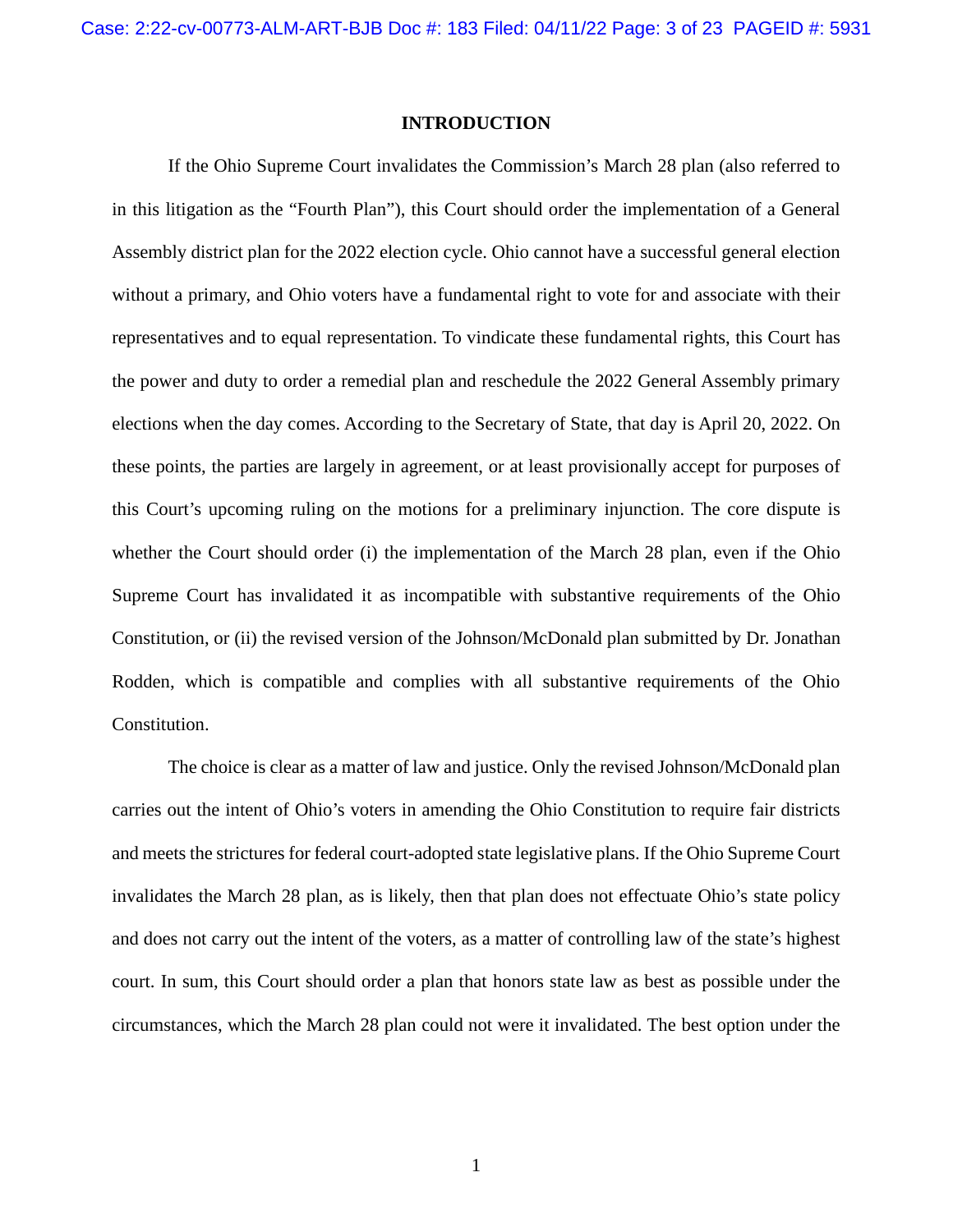difficult circumstances of this case, caused by the Commission repeatedly enacting unconstitutional plans, is the revised Johnson/McDonald plan.

The Gonidakis Plaintiffs and Secretary LaRose suggest that trying times call instead for implementation of the March 28 plan, regardless of what the Ohio Constitution or the Ohio Supreme Court may say. Their arguments are meritless. We respond to their arguments and answer the Court's questions below.

#### <span id="page-3-1"></span>**ANSWERS TO THE COURT'S THREE ADDITIONAL QUESTIONS**

<span id="page-3-0"></span>On April 7, this panel posed three additional questions to the parties. ECF No. 172 (Additional Questions Order). The OOC parties answer those questions below. We answer question 2 first, followed by 1 and then 3.

#### <span id="page-3-2"></span>**I. Ohio May Not Conduct a General Election without a Primary Election**

The Ohio Constitution requires that "[a]ll nominations for elective state, district, county and municipal offices *shall be made at direct primary elections* or by petition as provided by law." Ohio Const. Art. V, §7. (emphasis added). This command has been codified in Ohio Rev. Code § 3513.01(A), which necessitates primary elections for General Assembly candidates seeking a nomination from an established political party. These primary elections "shall be held on the first Tuesday after the first Monday in May of each year except years in which a presidential primary election is held." Ohio Rev. Code § 3501.01(E)(1).

As for petition-based paths to appear on the general election ballot, Ohio law permits candidates of newly formed political parties that have been officially recognized to file nominating petitions no later than 110 days before the general election. Ohio Rev. Code § 3517.012(A)(1); (B)(1). Separately, independent candidates can file nominating petitions the day prior to the scheduled primary election day. Ohio Rev. Code § 3513.257. These exceptions are not viable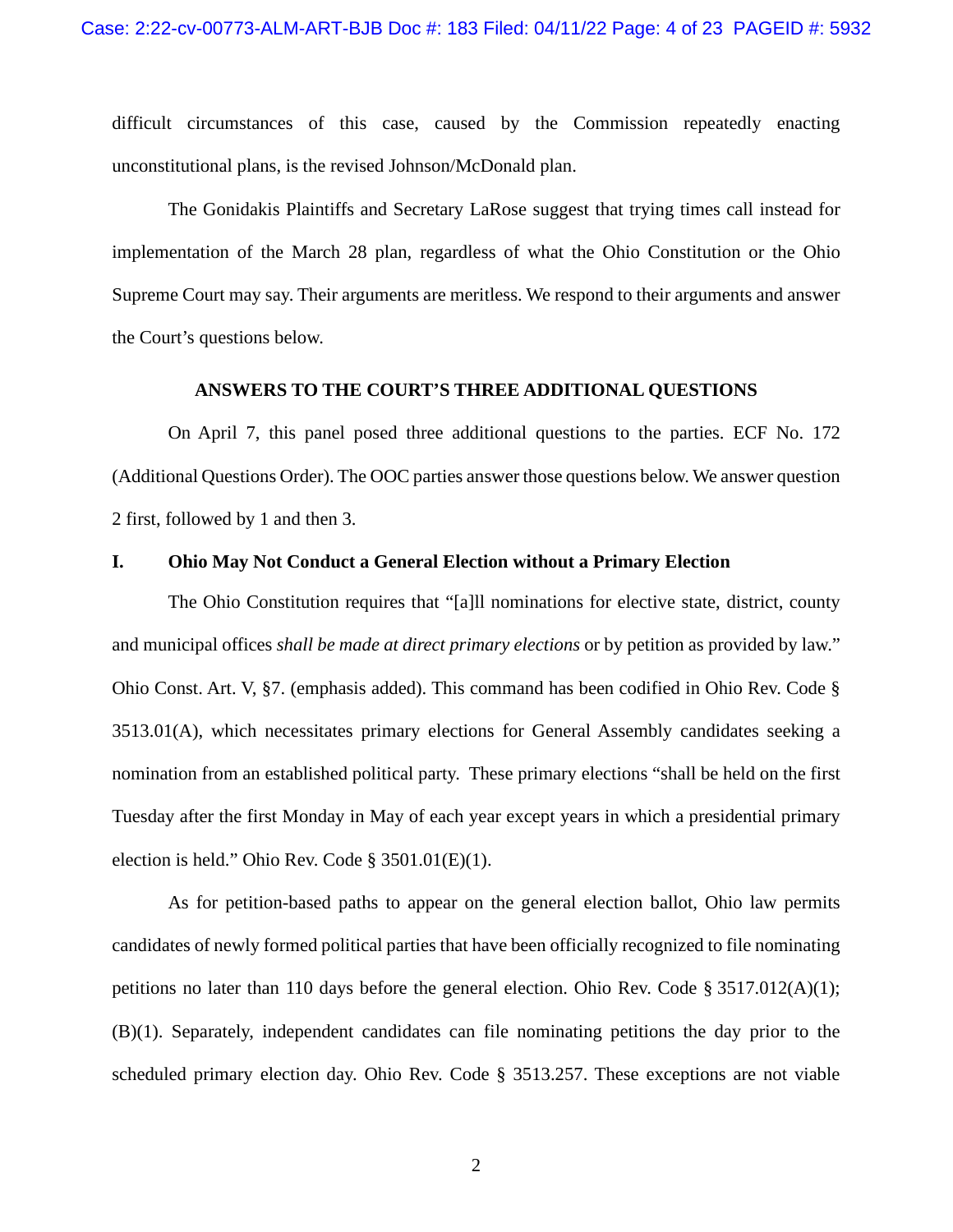alternatives to primaries. In fact, the deadline for independent candidates to file their nominating petitions presupposes the existence of a primary. Without a primary, members of major parties could not appear on the general election ballot without, at minimum, renouncing their existing party affiliations and running as independents or starting new political parties.

Avoiding a primary altogether would precipitate electoral chaos with both intra- and interparty contests playing out on the November ballot without the benefits that established party affiliations offer the electorate. In turn, this could produce a General Assembly where some large portion of members were elected with a narrow plurality of votes. Given these options, this Court must conclude that primary elections are required under state law to ensure that there is an orderly general election.

## <span id="page-4-0"></span>**II. Because Not Holding a Primary Election Would Imperil the General Election, the Constitution Protects the Right to Vote in the Primary**

The U.S. Constitution protects the right to vote because "[n]o right is more precious in a free country than that of having a voice in the election of those who make the laws under which, as good citizens, we must live." *Wesberry v. Sanders*, 376 U.S. 1, 17 (1964). The federal right to vote in Ohio's state law-mandated primary election is rooted in the First and Fourteenth Amendments. The failure to schedule a primary election for the General Assembly, and the unavoidable repercussions for the general election, implicates key associational and due process rights of Ohio voters.

The U.S. Supreme Court has established that "[r]epresentative democracy in any populous unit of governance is unimaginable without the ability of citizens to band together in promoting candidates who espouse their political views." *California Democratic Party v. Jones*, 530 U.S. 567, 574 (2000). "The right to associate with the political party of one's choice is an integral part of this basic constitutional freedom." *Kusper v. Pontikes*, 414 U.S. 51, 57 (1973) (citation omitted).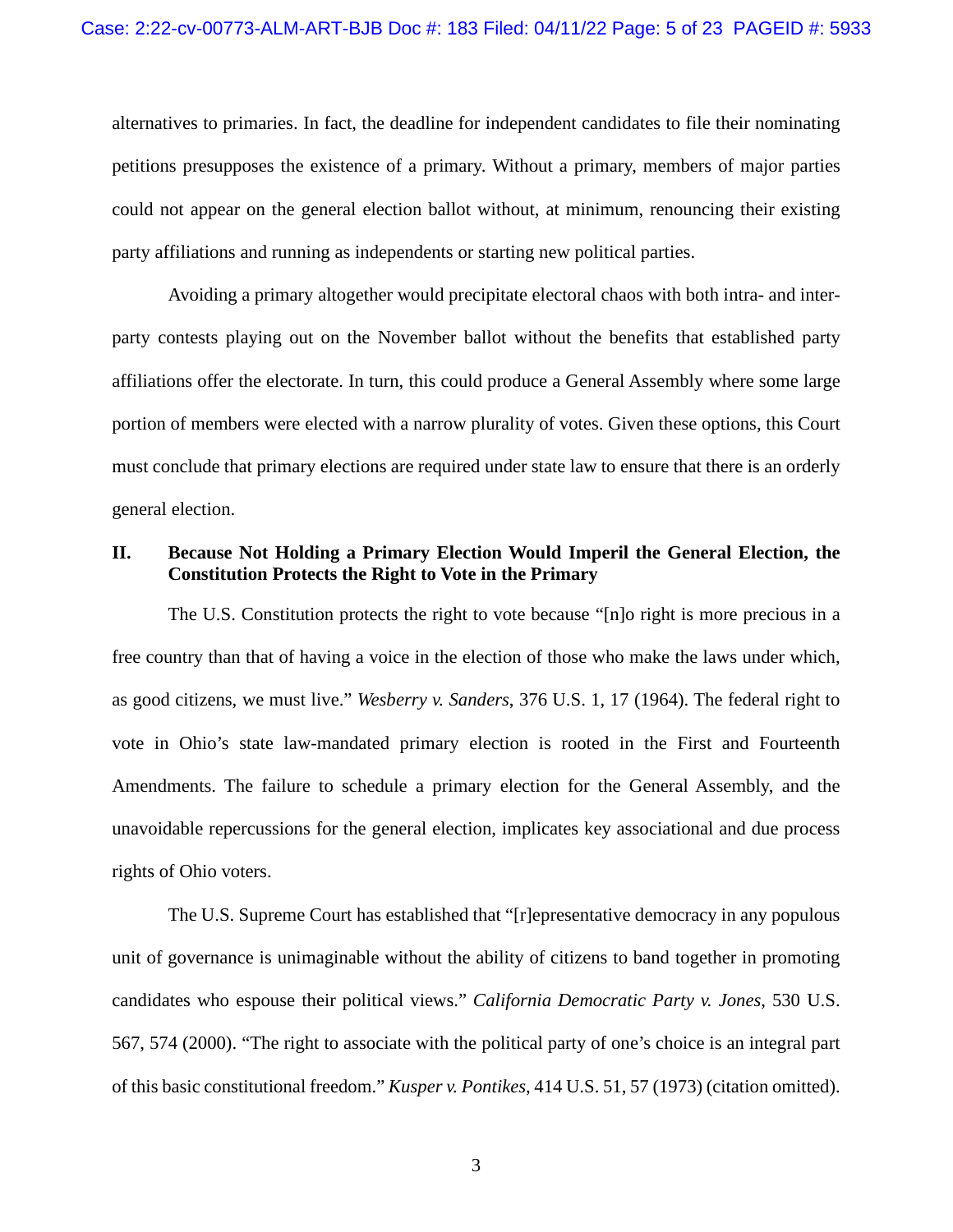A burden on a protected associational right is subject to the analytical framework articulated in *Anderson/Burdick. Libertarian Party of Ohio v. Brunner*, 567 F. Supp. 2d 1006, 1013 (S.D. Ohio 2008). This framework requires the Court to consider the character and magnitude of the asserted injury. *Id.*

Here, the burden would be severe because pursuant to Ohio law, candidates from established parties, including the Republican and Democratic parties, would not be able to run under preferred party labels and would have to create new political parties just to appear on the general ballot. Citizens, long accustomed to voting for candidates from one or both of Ohio's established parties, would have great difficulty in identifying preferred candidates and would be required to choose a third-party candidate from newly formed parties that have no track record on issues or governance. It is difficult to imagine a more significant burden on the ability of citizens to associate with their favored candidates or with a party of their choice. As such, the failure to hold a primary election would have to survive heightened scrutiny. *See id.* at 1014 (citing *Burdick v. Takushi*, 504 U.S. 428, 434 (1992)). There can be no compelling state interest in Ohio failing to give effect to its own election regulations. Accordingly, failing to hold a primary would impermissibly burden associational rights.

Failure to hold a primary would also violate due process rights. The Sixth Circuit has held that "[a] state's election process may be found fundamentally unfair only in the 'exceptional case,' such as where 'a state employs non-uniform rules, standards and procedures that result in significant disenfranchisement and vote dilution . . . or significantly departs from previous state election practice." *George v. Hargett*, 879 F.3d 711, 726-27 (6th Cir. 2018) (quoting *Warf v. Board of Elections of Green County*, 619 F.3d 553, 559 (6th Cir. 2010)).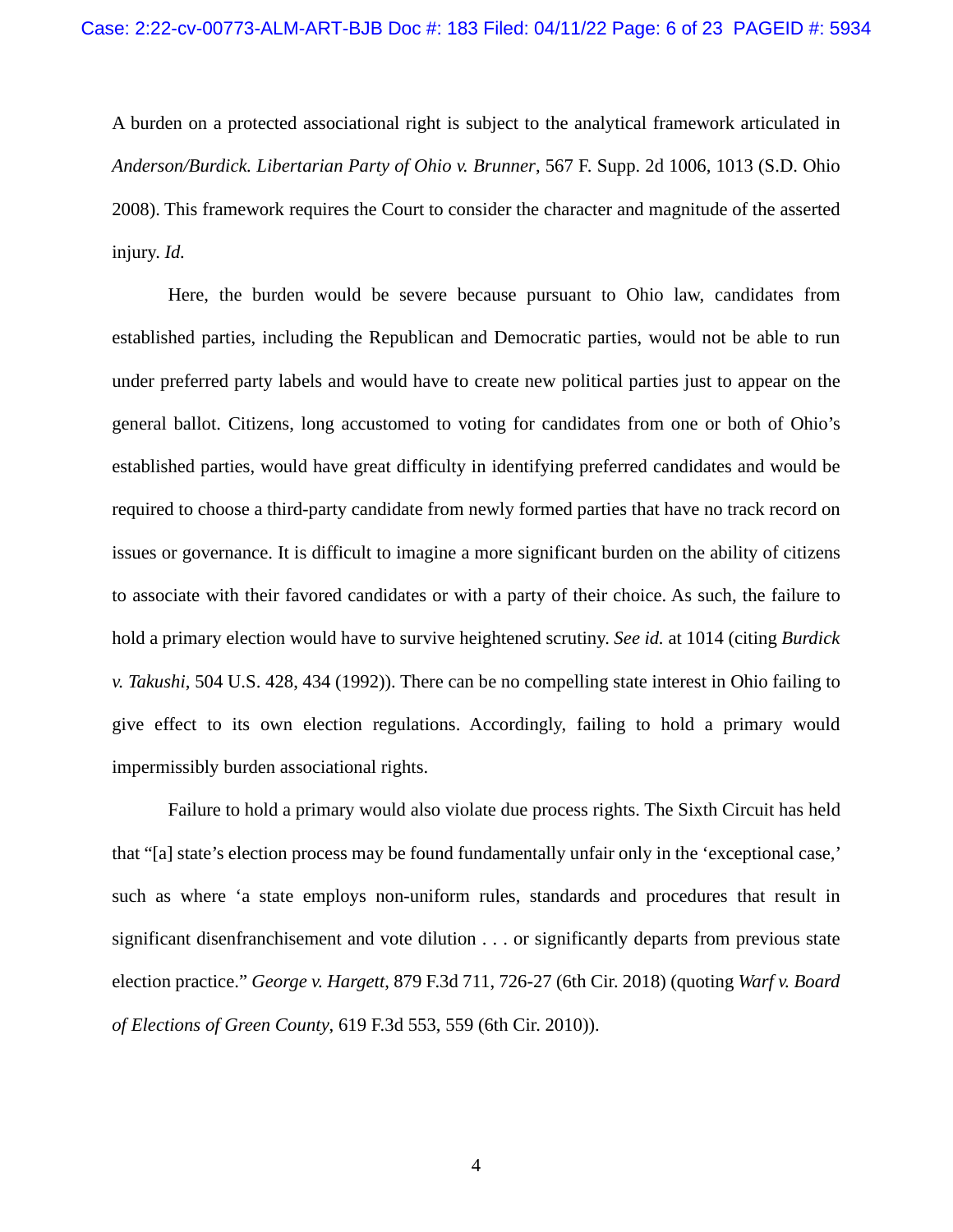In *Bonas v. Town of North Smithfield*, the First Circuit applied this principle to a town's failure to schedule elections in violation of the town charter. 265 F.3d 69, 72 (1st Cir. 2001). There, the court found that "total and complete disenfranchisement of the electorate as a whole is patently and fundamentally unfair," which made the dispute justiciable in federal court. *Id.* at 75. Ultimately, the *Bonas* court upheld the lower court's ruling ordering that elections be held per the town charter. *Id.* at 78. Similarly, in *Duncan v. Poythress*, the Fifth Circuit intervened to vindicate the Georgia electorate's state statutory right to a special election to fill a judicial vacancy. 657 F.2d 691, 703-04 (5th Cir., Unit B 1981). In describing the violation, the court reasoned that "[i]t is fundamentally unfair and constitutionally impermissible for public officials to disenfranchise voters in violation of state law so that they may fill the seats of government through the power of appointment." *Id.* at 704.

Failure to reschedule the May 3 primary for General Assembly seats would likewise produce an exceptional case of fundamental unfairness comparable to those in *Bonas* and *Duncan*. Ohio voters ratified Article V, Section 7 of the Ohio Constitution in 1912 and the provisions that provide for direct primaries became effective on January 1, 1913. *Fitzgerald v. City of Cleveland*, 88 Ohio St. 338, 354, 103 N.E. 512, 516 (1913). Since then, primary elections have been held to select general election candidates for the General Assembly, including in recent years. *See generally* https://www.ohiosos.gov/elections/election-results-and-data/.

Thus, not holding primary elections for General Assembly in 2022 would be a significant and unprecedented departure from century-long practice mandated by the Ohio Constitution. This departure would also provide for non-uniformity in Ohio with federal and statewide elections having the benefit of primaries, but not General Assembly districts.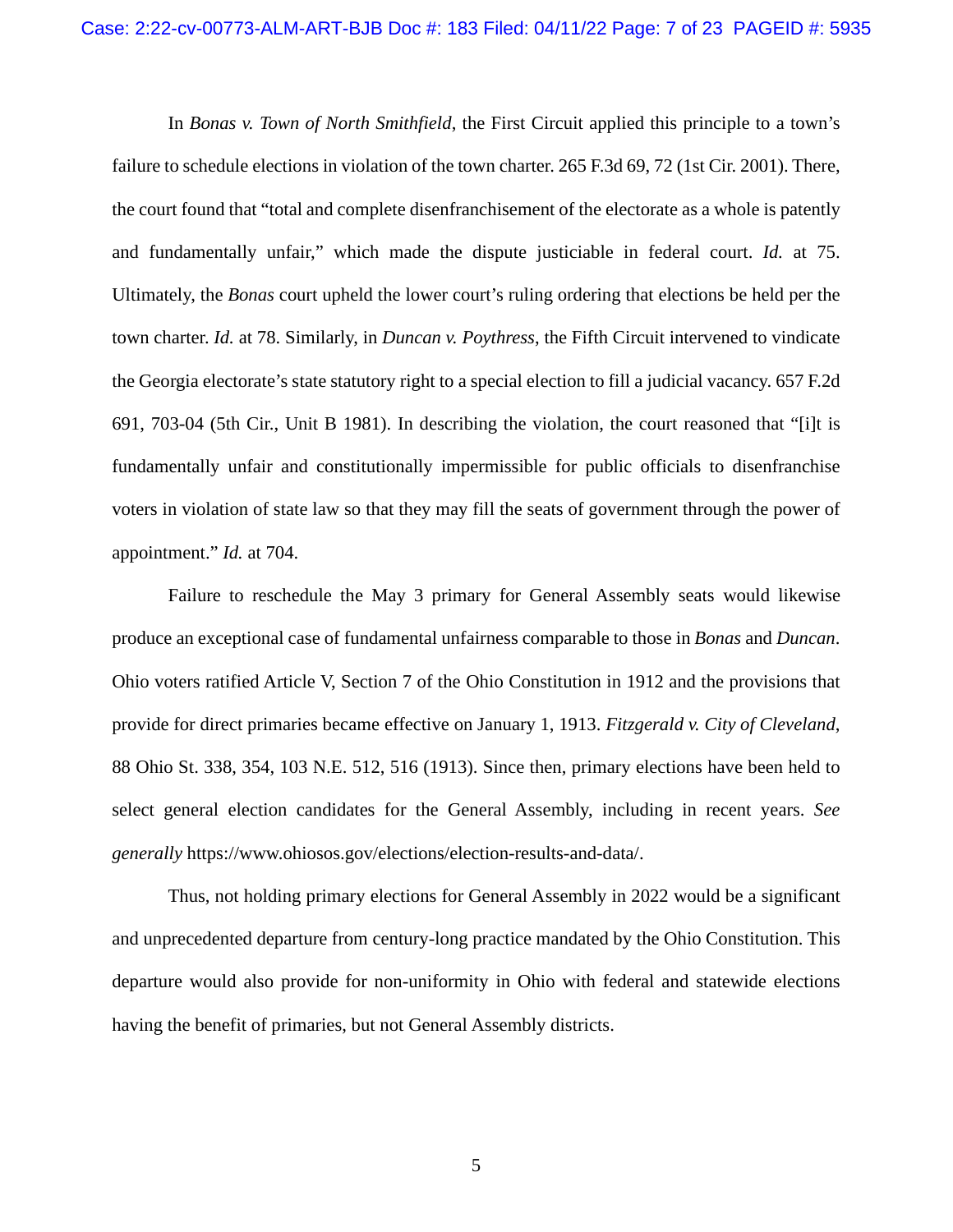### <span id="page-7-0"></span>**III. This Court Has Equitable Authority to Move the Primary Election**

Perhaps most importantly, the need to reset a state legislative primary date in this case is incidental to the ongoing impasse-induced malapportionment in Ohio's General Assembly and arises directly from those federal claims. The U.S. Supreme Court has endorsed the view that district courts have the discretion to determine whether the facts of a particular case warrant rescheduling a primary election in an impasse-based malapportionment situation. *See Upham v. Seamon*, 456 U.S. 37, 44 (1982) (per curiam) (concluding that the trial court should determine "whether to modify its judgment and reschedule the primary elections for Dallas County or . . . to allow the election to go forward in accordance with the present schedule" despite its legal error); *Miller v. Bibb County School District*, No. 5:12-CV-00239-HL, 2012 WL 2529440, at \*2 (M.D. Ga. June 5, 2012) (finding that "the most practicable and least disruptive remedy for the claims asserted by Plaintiffs is to require that the general primary election for School Board be conducted on August 21, 2012, the date now set for primary run-off election.").

A federal court's equitable authority in redistricting matters is not limited to rescheduling elections. Many courts, including the U.S. Supreme Court, have held that cases involving unconstitutional burdens on the right to vote warrant shortening terms of elected offices and ordering new special elections so that lawmakers can be elected under legally compliant schemes. *See, e.g., Hadnott v. Amos*, 394 U.S. 358, 367 (1969); *Goosby v. Town Board of Town of Hempstead*, 180 F.3d 476, 498 (2d Cir. 1999); *Griffin v. Burns*, 570 F.2d 1065, 1079-80 (1st Cir. 1978); *Smith v. Beasley*, 946 F. Supp. 1174, 1212-13 (D.S.C. 1996); *Clark v. Roemer*, 777 F. Supp. 471, 484 (M.D. La. 1991). Of course, here, the equitable remedy sought is much less intrusive than a shortening of terms for state lawmakers and the ordering of special elections. Moreover, as discussed above, it is necessary for General Assembly primaries to be set and an extensive record exists that establishes that August 2, a date already reserved for special elections, is both fair and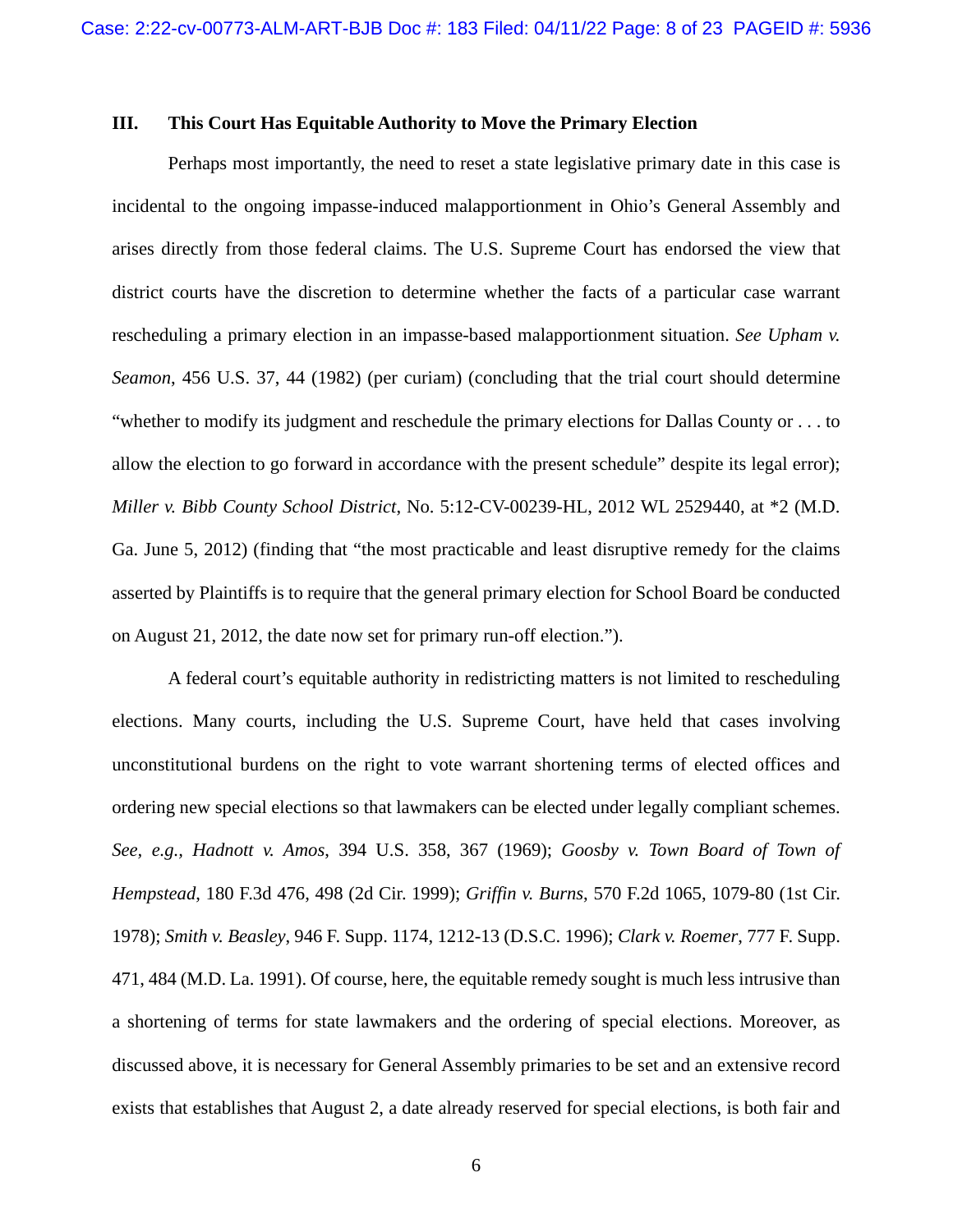workable. These equities tilt entirely in favor of this Court resolving the malapportionment that exists in this case and rescheduling the May 3, 2022 primary for August 2, 2022.

#### <span id="page-8-0"></span>**RESPONSES TO GONIDAKIS PLAINTIFFS AND DEFENDANT LAROSE**

The OOC parties are at odds with the Gonidakis Plaintiffs and Secretary LaRose in certain respects that call for a response. Contrary to their arguments, if the Ohio Supreme Court invalidates the Commission's March 28 plan, this Court cannot override the Ohio Supreme Court and order the implementation of that very same plan. Nor should this Court order the implementation of the 2011 Plan, which would violate the OOC Plaintiffs' federal and state constitutional rights. Rather, it should order the implementation of the revised Johnson/McDonald plan, as corrected by the Bennett Plaintiffs and their expert, Dr. Jonathan Rodden, on April 8, 2022. *See* ECF Nos. 177 & 177-1 (Notice of Correction). In the alternative, the OOC Plaintiffs do not object to the implementation of the Rodden III plan, which was submitted to this Court by the Bennett Plaintiffs, or to the request by the League of Women Voters Defendants that this Court appoint Drs. Johnson and McDonald as special masters to finalize the Johnson/McDonald Plan.

#### <span id="page-8-1"></span>**I. Response to Gonidakis Plaintiffs**

The Gonidakis Plaintiffs make three arguments in support of their bid for the March 28 plan. They argue (A) that this Court should defer to the Ohio Redistricting Commission, even when its plans are unconstitutional as a matter of Ohio law; (B) that the Court should not order the implementation of the revised Johnson/McDonald plan, and (C) that the Court may order the implementation of the 2011 district plan, even though that would be unconstitutional as a matter of federal law. These arguments are meritless.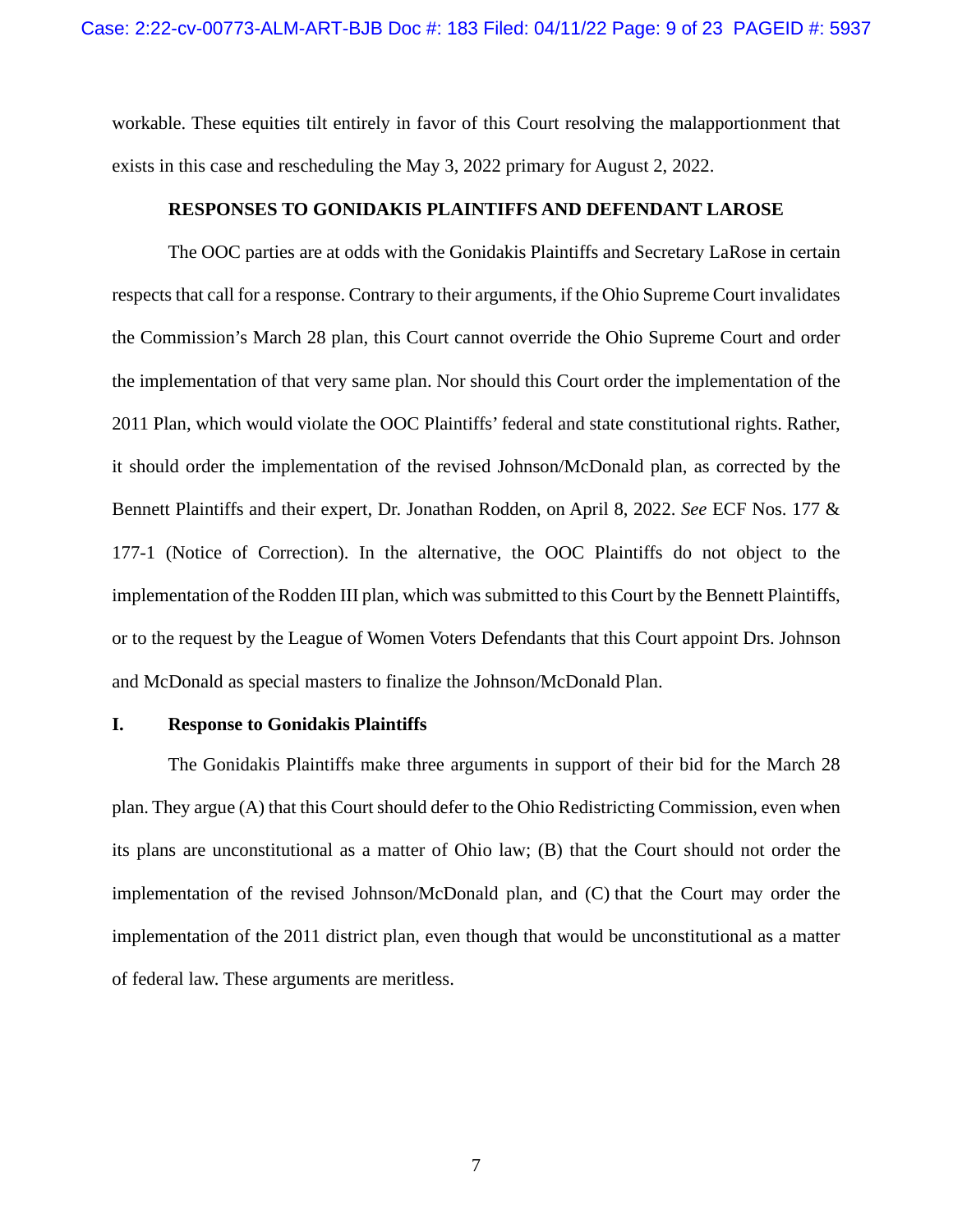## <span id="page-9-0"></span>**A. The Ohio Supreme Court, Not the Commission, Determines Whether a Plan Is Valid and Consistent with Ohio Law**

The Gonidakis Plaintiffs do not and cannot defend the Commission's plans, including the March 28 plan, *as consistent with Ohio law*. Instead, they urge this Court to dismiss Ohio law as unimportant. They blithely assert that "there is nothing sacrosanct about the Ohio Constitution" ECF No. 160 at PageID #4525 (Post-Hearing Brief). And they compare the Ohio Constitution to statutes, which, they say, means that this Court "should not be concerned about adopting a plan that may be found unconstitutional by the Ohio Supreme Court." *Id.* at PageID #4526.

In the same breath, however, the Gonidakis Plaintiffs assert that two provisions of the Ohio Constitution *are* entitled to respect. They note (*id.* at PageID #4522) that the Ohio Constitution provides that the "Ohio redistricting commission shall be responsible for the redistricting of this state for the general assembly" (Ohio Const., Art. XI,  $\S$  1(A)) and that courts may not draw a district plan or order the implantation of a plan (Ohio Const., Art. XI, § 9(D)). These selected provisions form the sole textual basis for their sweeping assertion that this Court "should look no further" than a plan adopted by the Commission. *Id.* at PageID #4520. The Gonidakis Plaintiffs cannot have it both ways, arguing that this Court can ignore the Ohio Constitution while simultaneously relying on that very constitution to justify its deference to the Commission's invalidated plans. Federal courts must consider state constitutional redistricting requirements when required to draw maps. *See White v. Weiser*, 412 U.S. 783, 795 (1973) ("[A] federal district court, in the context of legislative reapportionment, should follow the policies and preferences of the State, as expressed in . . . constitutional provisions . . . whenever adherence to state policy does not detract from the requirements of the Federal Constitution." (emphasis added)). The Ohio Constitution makes clear that the Court must look beyond the fact that the Commission adopted a plan in assessing whether the plan carries out Ohio law.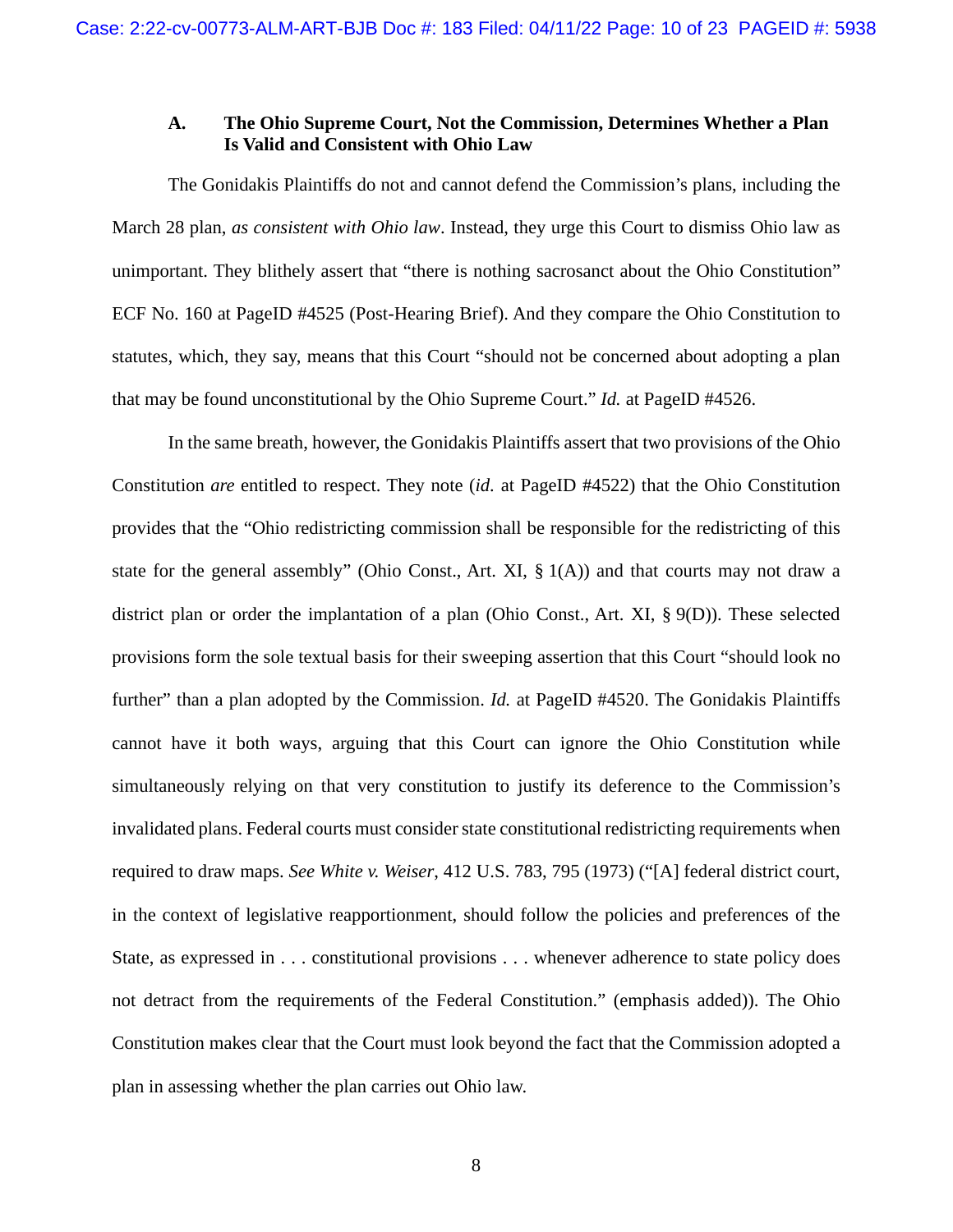The Ohio Constitution explicitly grants the Ohio Supreme Court jurisdiction to review apportionment cases. *See* Ohio Const., Art. XI, § 9(A)-(B); *League of Women Voters of Ohio v. Ohio Redistricting Comm'n*, --N.E.3d--, 2022-Ohio-65, 2022 WL 110261 (Ohio Jan. 12, 2022) ("*League I*"). The Ohio Supreme Court has the power to determine that a Commission plan is invalid and to order the Commission to reconvene. *See id.* Thus, under the text of the Ohio Constitution, as authoritatively construed by the State's highest court, the Commission does *not* have the last word as to whether its plans are faithful to the People's intent in enacting and amending Article XI. Put simply, Ohioans delegated to the Ohio Supreme Court—not the Commission—the authority to "to say what the law is." *State v. Parker*, 2019-Ohio-3848 ¶ 31, 157 Ohio St. 3d 460, 466, 137 N.E.3d 1151, 1158. Thus, while the Commission has discretion to make lawful choices within the confines of Article XI, it has no discretion to violate Article XI or redefine what the law requires.

The Gonidakis Plaintiffs argue that under federal precedents, and regardless of what the Ohio Constitution may say, this Court should defer to the Commission's expression of "legislative policies." ECF No. 160 at PageID #4521 (Post-Hearing Brief). This argument again mistakenly assumes that anything the Commission enacts amounts to Ohio "policy." Neither a statute nor a redistricting plan is "legislative policy" if it is unconstitutional under the same law that authorized its drafting in the first place and beyond the authority of the lawmaking body to enact, i.e., *ultra vires*. In the cases that the Gonidakis Plaintiffs cite, no state high court had invalidated the legislature's or a commission's plan as unconstitutional as a matter of state law. Therefore, the federal courts in those cases could say that the state's enacted plan was indeed an expression of substantive state law and policy. *See Perry v. Perez*, 565 U.S. 388 (2012); *White*, 412 U.S. 783.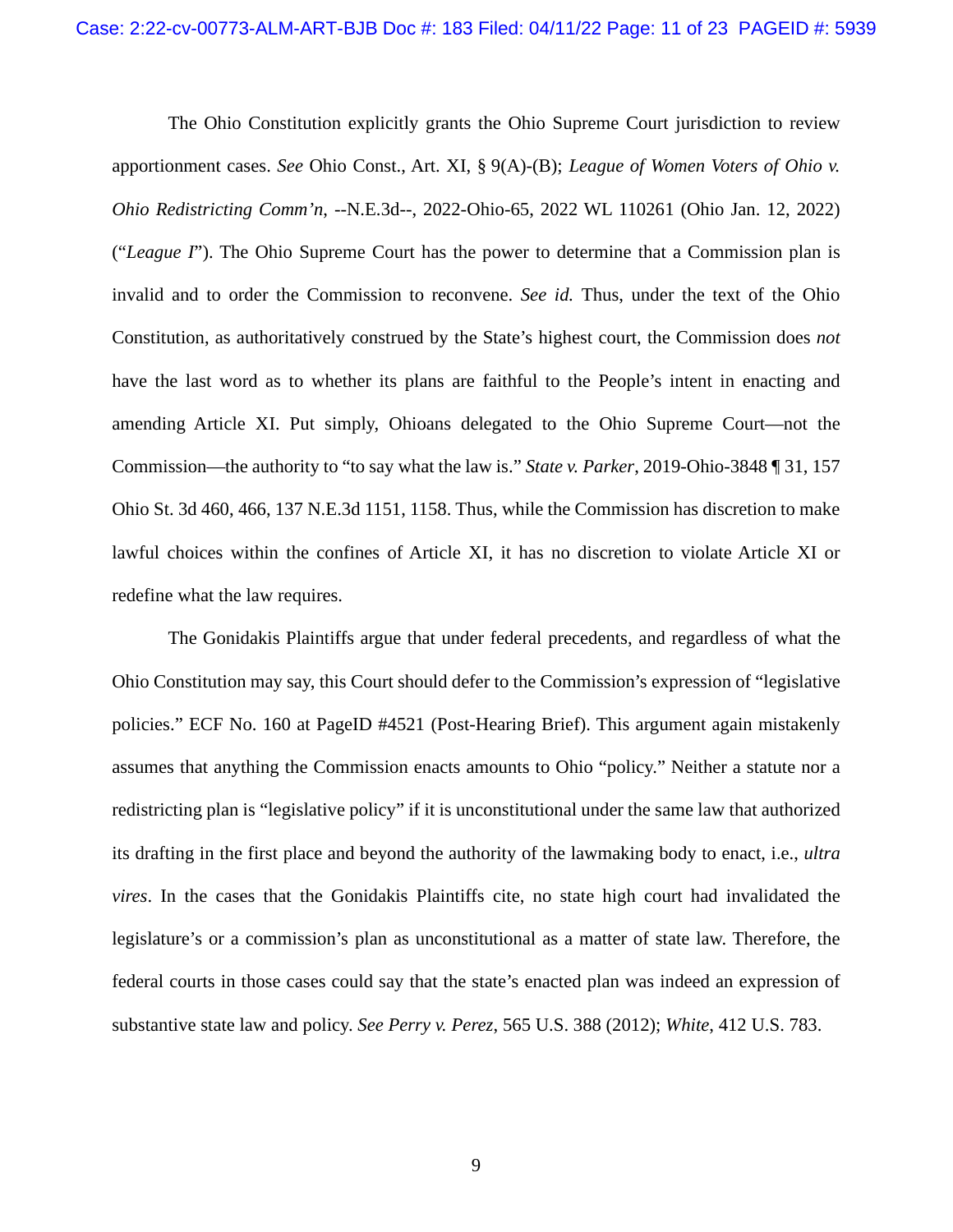In a handful of decisions, federal courts have reasoned that a commission or legislature may have enacted a plan that reflects the law of the state, even when failing to comply with certain procedural requirements because of exigent circumstances. For example, the Gonidakis Plaintiffs cite *Navajo Nation v. Arizona Independent Redistricting Commission*, which held that a commission's plan was entitled to deference even though the commission was unable to comply with a public notice requirement for meetings. 230 F. Supp. 2d 998, 1008 (D. Ariz. 2002); *see also Straw v. Barbour County*, 864 F. Supp. 1148, 1155 (M.D. Ala. 1994) (same).

In other cases, courts have determined whether a plan proposed by elected officials could be deemed a "legislative plan," even if the elected officials did not have authority to propose a plan. *Large v. Fremont County*, 670 F.3d 1133, 1139 (10th Cir. 2012). In certain cases arising under the Voting Rights Act, courts have made this determination because court-ordered districts are held to different apportionment standards than legislative districts. *See id.*; *Tallahassee Branch of NAACP v. Leon County*, 827 F.2d 1436, 1438 (11th Cir. 1987).

The circuit courts in *Large* and *Tallahassee Branch of NAACP* reached different conclusions as to whether elected officials may adopt a "valid" legislative plan for remedial purposes in the absence of apportionment authority. But this Court need not resolve that split in this case because that is not the question presented by this case. Rather, the Court must address whether it can select an apportionment plan that has been struck down by a state's highest court under substantive provisions of that state's constitution, including line-drawing and proportionality requirements. *See* Ohio Const., Art. XI, §§2, 3, 4, 5, 6, and 7. No court of which the OOC parties are aware has held that a legislature or commission has adopted a valid "legislative plan" when the state's highest court has expressly invalidated that same plan on substantive grounds. Any such conclusion, especially in this case, would, nullify the voters' 2015 amendments to Article XI,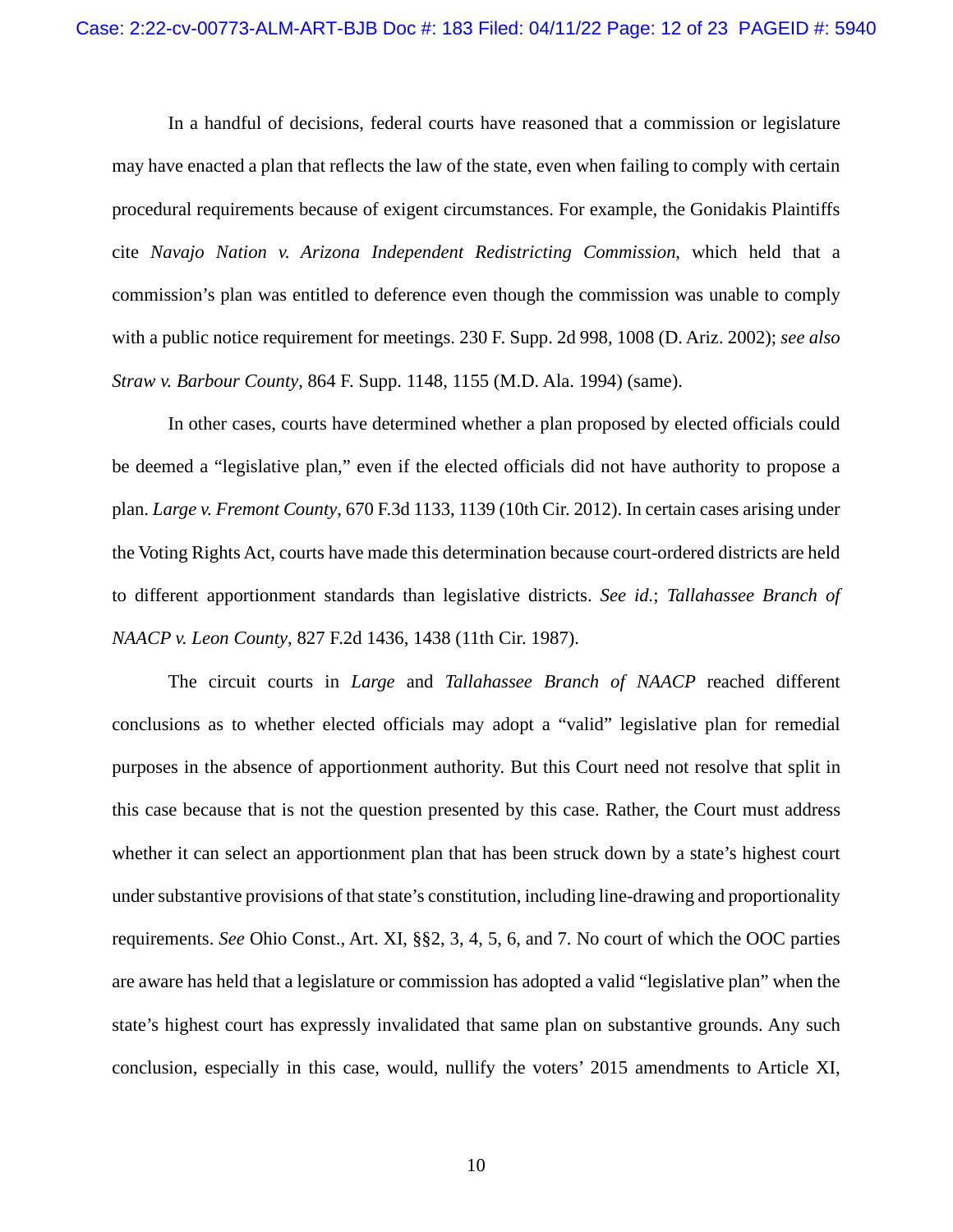override the Ohio Supreme Court's rulings, and reject principles of comity and federalism that have guided the exercise of judicial power since this country's founding. There is no authority that would permit this Court to take that unprecedented step.

The Gonidakis Plaintiffs proceed directly from their unsupported conclusion that the Commission's plans are always valid exercises of legislative judgment to its assertion that this Court should order implementation of the March 28 plan. But if the Ohio Supreme Court invalidates the March 28 plan on substantive grounds, as is likely, then the plan will *not* be a valid exercise of legislative judgment. In that situation, the Court should implement a plan that complies with both federal law *and* the substantive requirements of Ohio law, as construed by Ohio's highest court.

### <span id="page-12-0"></span>**B. The Revised Johnson/McDonald Plan Is the Best Remedy Because It Advances Significant and Substantive State Interests**

Of the plans currently before the Court, the plan that best complies with the substantive and procedural requirements of the Ohio Constitution is the revised Johnson/McDonald plan. *See* ECF No. 165 at PageID #5434-37 (Prelim. Inj. Mot.). The OOC Plaintiffs and their mapmaking expert, Dr. Megan Gall, have independently analyzed the minor revisions to the revised plan that the Bennett Plaintiffs submitted on Friday, April 8, and independently affirm that it complies with the line-drawing requirements of Article XI of the Ohio Constitution, *i.e.*, Sections 3 and 4. *See* Ex. A, Declaration of Megan Gall, dated April 11, 2022, ¶¶ 13, 18. In contrast, neither the Commission's plans nor the 2011 district plan comply with the Ohio Constitution's substantive redistricting requirements. This point is undisputed; the Gonidakis Plaintiffs do not argue that *any* of the plans for which they are advocating comply with the Ohio Constitution's substantive requirements.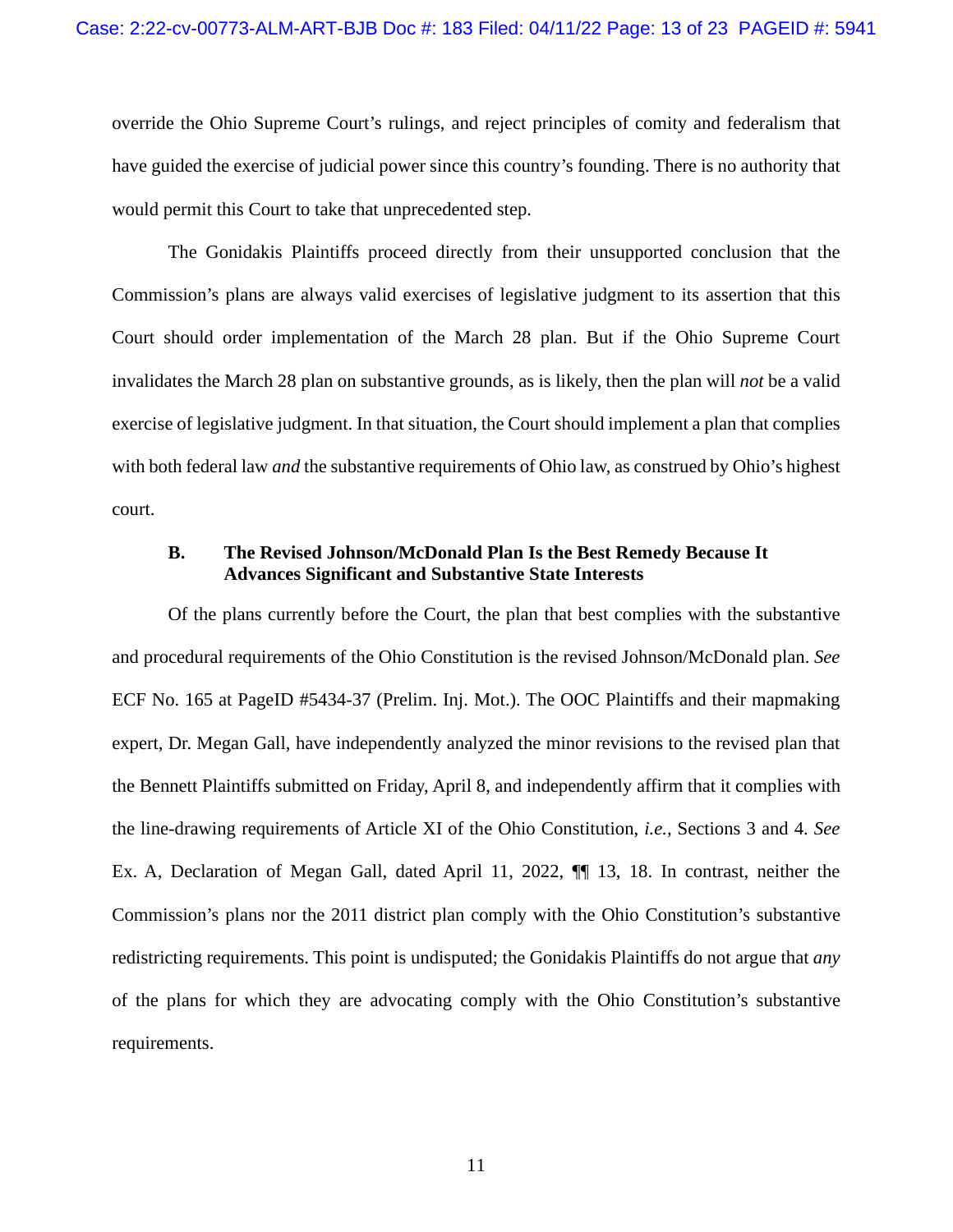The Gonidakis Plaintiffs offer three reasons why the Court should not order the implementation of the revised Johnson/McDonald plan.

First, they observe that the Commission did not adopt it. ECF No. 160 at PageID #4530 (Post-Hearing Brief). But if the Ohio Supreme Court invalidates the March 28 plan, then there will be no valid plan before the Court. In that situation, the question will be whether to order the implementation of a plan that the Commission declined to adopt because it ran out of time or, alternatively, a plan that the Ohio Supreme Court has expressly invalidated because of incompatibility with the substantive requirements of Ohio law. As between these choices, the Court should choose the plan that violates Ohio law no more than is necessary to remedy the malapportionment that would result if the parties were stuck with the 2011 district plan or no plan. The intervenors' proposed plan is not one that the Commission adopted, but it is one that all seven commissioners had a hand in guiding and supervising, and more importantly, it is a plan that complies with the substantive requirements of Ohio law. This substantive compliance means that General Assembly elections under the plan will align with the criteria and standards established by Ohio voters. Dr. Rodden's revised Johnson/McDonald plan achieves this result.

Second, the Gonidakis Plaintiffs argued that the Johnson/McDonald plan had technical flaws. ECF No. 160 at PageID #4530 (Post-Hearing Brief). But in their response filed earlier today, April 11, they make no argument that the corrected version of the plan submitted on April 8, 2022 (ECF No. 177 & 177-1) has any technical flaws. *See* ECF No. 180 at PageID #5803 (Response to Post-Hearing Brief). The OOC parties note that if all the parties agree that Dr. Rodden's revised Johnson/McDonald plan is compliant with the substantive provisions of the Ohio Constitution and federal law (or fail to identify any substantive violations), then the special master that the OOC parties had requested (ECF No. 149) may be unnecessary. Contrary to the Gonidakis Plaintiffs'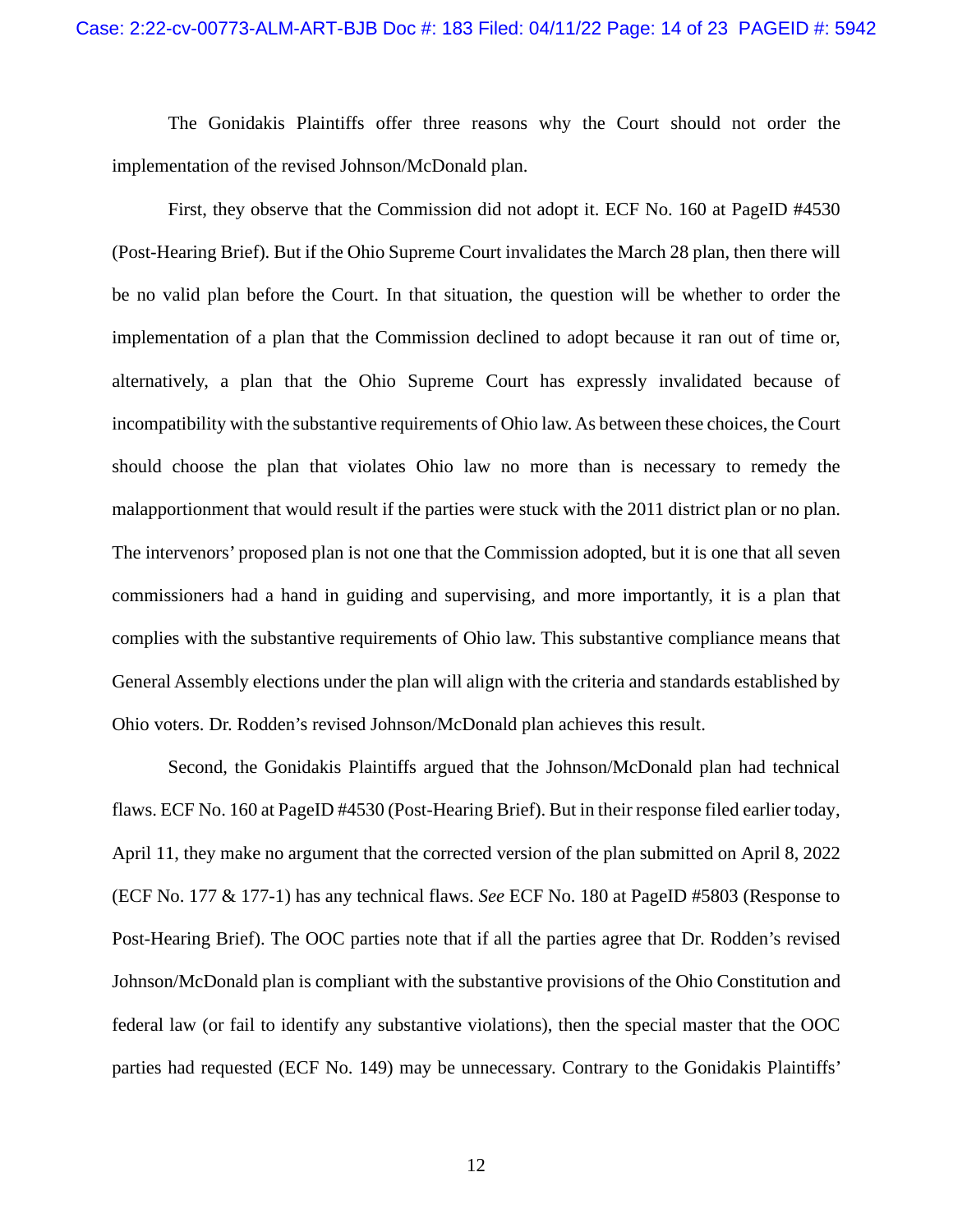arguments (ECF No. 160 at PageID #4528-29), moreover, the OOC parties never sought a special master to *draw* a plan, as they explained in their motion. ECF No. 149 at PageID #4230. On the other hand, if any of the parties argue that Dr. Rodden's revised Johnson/McDonald plan violates the Ohio Constitution's line-drawing rules, then a special master may be helpful for resolving that technical dispute. Regardless, any minor technical issues under Ohio law regarding Dr. Rodden's revised Johnson/McDonald Plan cannot justify implementing a plan that has been invalidated by the state high court under that same law.

Third, the Gonidakis Plaintiffs argue that "Mr. Glassburn, acting as a Democratic staffer, drafted portions of the map that were not approved by Dr. Johnson, Dr. McDonald, or a member of the Redistricting Commission." ECF No. 160 at PageID #4530 (Post-Hearing Brief). But Dr. Johnson's affidavit does not support this assertion. Dr. Johnson explained that Mr. Glassburn helped Dr. Johnson and Dr. McDonald to draw maps for "seven counties" as the deadline for completing the plan loomed, and that *both* of them reviewed and adjusted that portion of the plan. ECF No. 160-1 at ¶¶ 12-13. The Commission did not "sign off" on Mr. Glassburn's proposed seven-county solution (as adjusted by the independent mapmakers), but Dr. Johnson attributes all issues, apparently including the lack of sign-off, to the "very challenging timeline," not anything improper about the configuration of those seven counties. *Id.* at ¶¶ 15-16; *see also id.* at ¶¶ 17-22. And with the benefit of more time, the revised Johnson/McDonald plan is fully compliant with the Ohio Constitution. *See* Ex. A, Gall Decl. ¶¶13, 18. In sum, the Johnson/McDonald plan remains an independently drawn map, unlike any of the Commission's invalidated plans or the likely-soonto-be rejected fourth plan, which were all prepared by Republican operatives. *See League of Women Voters of Ohio v. State Redistricting Comm'n*, --N.E.2d--, 2022-Ohio-789 ¶ 30, 2022 WL 803033, at \*7 (Ohio March 16, 2022).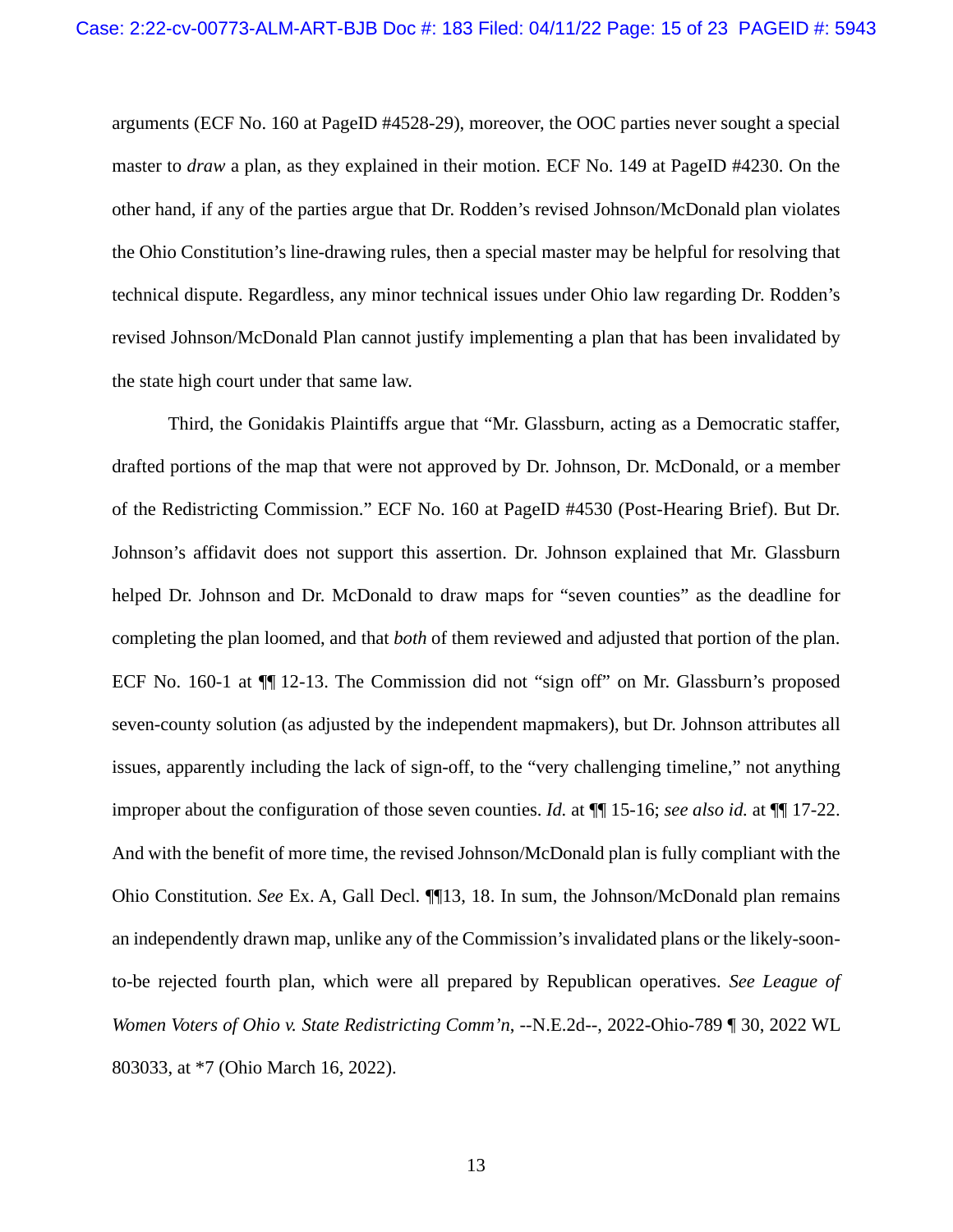## <span id="page-15-0"></span>**C. Compliance with the Ohio Constitution Is Necessary to Allow This Court to Adopt a Plan That Provides for More Than** *De Minimis* **Deviation**

Relatedly, the Gonidakis Plaintiffs do not engage with the relevant standard that constrains this Court's ability to adopt a state legislative district plan that provides for more than *de minimis*  population deviation. It is well established that "substantial deviations from population equality simply cannot be tolerated in a court-ordered plan, in the absence of some compelling justification" that is rooted in state law or legitimate policy considerations. *Connor v. Finch*, 431 U.S. 407, 417 (1977) (citing *Chapman v. Meier*, 420 U.S. 1, 26-27 (1975)). The invalidated Third Plan provides for a total deviation of 9.96 percent for the House map and 9.63 percent for the Senate map. ECF No. 163-2 at PageID #4974-77 (Exhibit to Intervenor-Defendants' Submission). The unconstitutional Fourth Plan likewise features deviations of 9.97 percent and 9.63 percent, respectively, for the House and Senate maps. ECF No. 163-4 at PageID #4984-87 (Exhibit to Intervenor-Defendants' Submission). These deviations are well beyond what any prior court has considered to be *de minimis*. *See Essex v. Kobach*, 874 F. Supp. 2d 1069, 1081-83 (D. Kan. 2012) (discussing *de minimis* threshold and providing string cite for cases that have taken up the question previously). Thus, this Court must provide compelling justification for their adoption that is rooted in Ohio's substantive redistricting criteria.

As discussed above, plans ruled unconstitutional by the Ohio Supreme Court fail to satisfy this standard. Plans adjudicated to violate state law cannot be deemed to legitimately advance important state considerations or provide the necessary compelling justification. In *Connor*, the Court invalidated a lower court's adopted maps for less: the mere existence of a plan that better met state policy requirements while providing for less deviation was sufficient reason to reverse. 431 U.S. at 420-21. This is because "[i]n the absence of a convincing justification for its continued adherence to a plan that even in state policy terms is less efficacious than another plan actually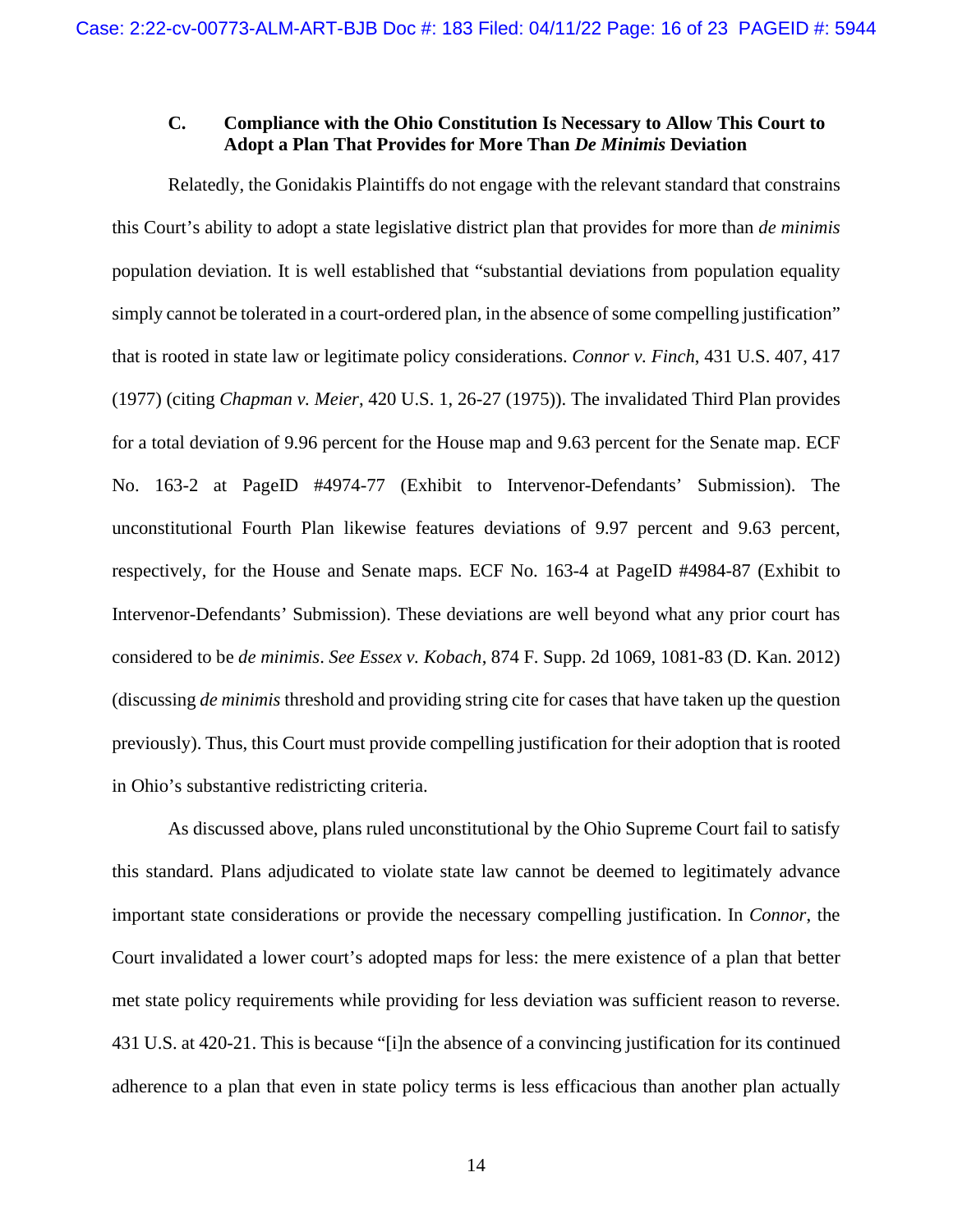proposed, there can be no alternative but to set aside the District Court's decree." *Id.* Here too, a plan has been presented to the Court that actually complies with the Ohio Constitution and all relevant policy and provides for comparable population deviation. Accordingly, this Court must adopt the Revised Johnson/McDonald Plan as corrected by the Bennett Plaintiffs over the February 24 or March 28 plans.

### <span id="page-16-0"></span>**D. The 2011 District Plan Is Unconstitutional**

Remarkably, the Gonidakis Plaintiffs suggest that this Court may adopt the 2011 district plan for the 2022 election cycle. ECF No. 160 at PageID #4526 (Post-Hearing Brief). This argument is stunning because the Gonidakis Plaintiffs themselves have alleged and acknowledged that conducting elections under the 2011 district plan would violate their constitutional rights. ECF No. 1 ¶¶ 59-70 (Compl.). The Gonidakis Plaintiffs' suggestion that this Court order the use of districts that are concededly unconstitutional, as opposed to a district plan that complies with federal law and the substantive requirements of Ohio law, is telling. They would rather have patently unconstitutional districts that favor Republicans than districts that comply with Ohio law. *See* ECF No. 165-11 at PageID #5543-81 (Latner Decl. ¶ 49) (noting that the 2011 House plan is an "'extreme' gerrymander" in favor of Republicans).

Because all the parties agree that the 2011 district plan would violate federal law and there is no compelling need to do so, given the available alternatives that comply with both federal law and Ohio law, under no circumstances should this Court order the implementation of the 2011 district plan.

### <span id="page-16-1"></span>**II. Response to Secretary LaRose**

In contrast with the Gonidakis Plaintiffs, Secretary LaRose does not argue that this Court should defer to a plan that the Ohio Supreme Court has invalidated. *See* ECF No. 164 at PageID #5395 & n.2 (LaRose Response). On the other hand, any discussion of plans that the Ohio Supreme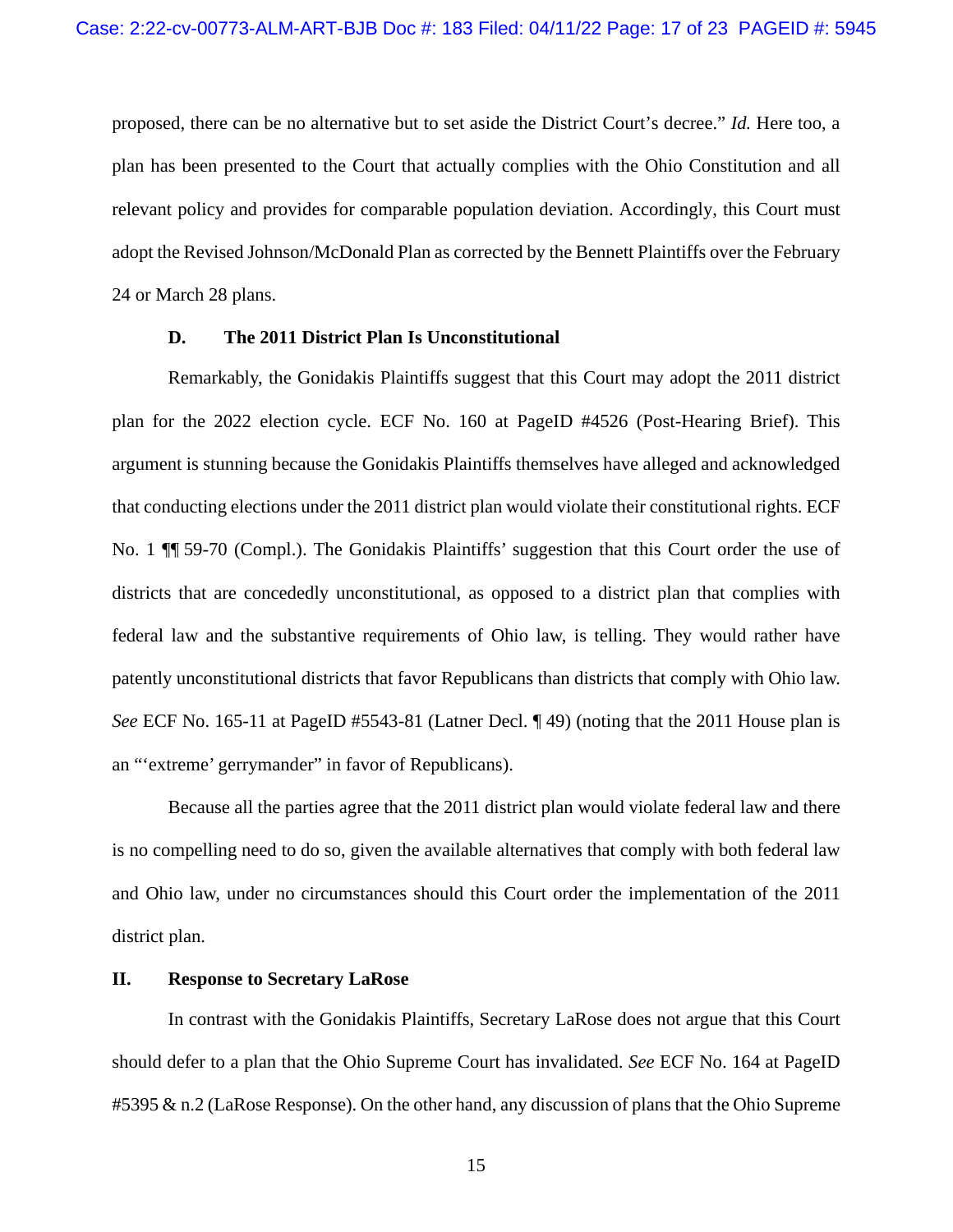Court has *not* invalidated, such as the Johnson/McDonald plan, is conspicuously absent from this April 6 filing.

Secretary LaRose could have offered his views about whether, as a matter of law, this Court should order the implementation of a plan that the Commission did not adopt but that complies with the substantive requirements of Article XI in all respects. After all, the Gonidakis Plaintiffs' arguments do not depend on whether Dr. Rodden's revised Johnson/McDonald plan has any technical flaws; their argument is that this Court should order one of the Commission's plans no matter what. It is not clear whether the Secretary shares that conclusion because he has offered only an opinion about the administrative convenience of implementing the March 28 plan. As explained below, however, administrative ease is not a valid reason to implement the March 28 plan.

## <span id="page-17-0"></span>**A. Administrative Convenience Is Not a Valid Basis for Implementing a Remedial Plan That Violates Ohio Law and Even If It Were, Secretary LaRose Has Not Demonstrated the March 28 Plan Is Easier to Implement**

As a matter of both federal law and Ohio law, the incremental convenience of administering one plan over another is not a valid reason to select a plan that would burden constitutional rights and violate the Ohio Constitution. By the Secretary's own calculations, sufficient time remains to implement any plan, so long as the Court orders a plan and the Secretary obtains the requisite files by April 20. *See* ECF No. 164 at PageID #5396 & n.3 (LaRose Response). Therefore, the Court should select the plan that best complies with federal law and serves significant state interests, as construed by the Ohio Supreme Court, not the plan that is most administratively convenient.

As a matter of federal law, mere administrative convenience could never justify implementing a plan that burdens the fundamental right to vote in districts of approximately equal population. Equality in voting is "a fundamental political right, because preservative of all rights." *Reynolds v. Sims*, 377 U.S. 533, 562 (1964) (citation and quotation marks omitted). And "it has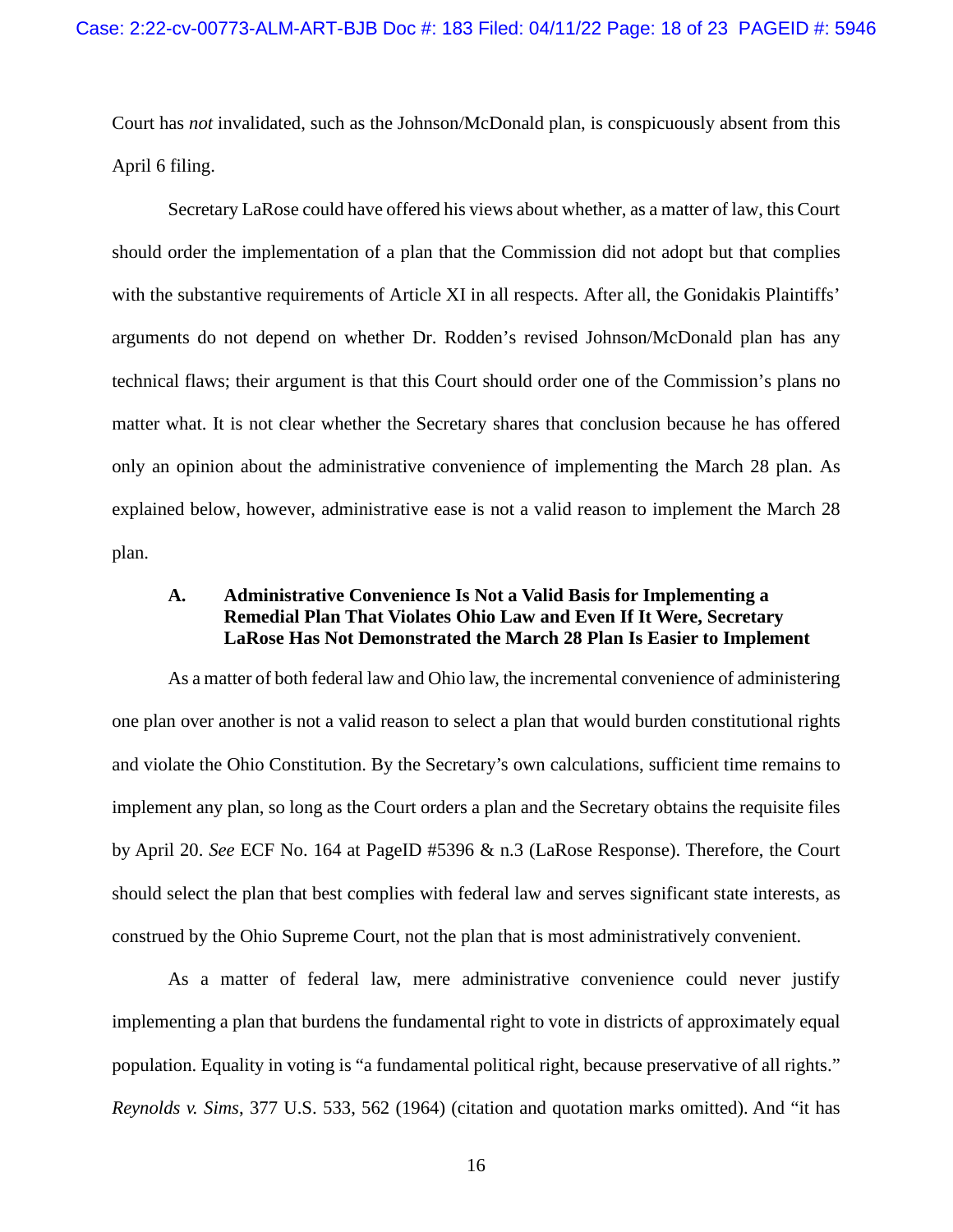long been the rule that a constitutional right may not be burdened for mere administrative convenience." *Grace v. Detroit*, 760 F. Supp. 646, 653 (E.D. Mich. 1991) (citing *Frontiero v. Richardson*, 411 U.S. 677 (1973)).

Not surprisingly, the Ohio Supreme Court has likewise recognized that "administrative convenience" is "clearly insufficient" when proffered as a justification for violating a constitutional right. *See State v. Lane*, 60 Ohio St. 2d 112, 122, 397 N.E.2d 1338, 1345 (1979). That same reasoning applies to a General Assembly district plan that is unconstitutional under Article XI. To prevail on each one of their challenges to successive plans before the Ohio Supreme Court, the OOC parties and other challengers had to prove the relevant facts "beyond a reasonable doubt" (*League I* at \*15) and persuade the Court that the Commission's plan "clearly and irreconcilably" conflicted with an "express provision of the constitution" (*id.* (quotation marks and brackets omitted)). After having established that the Commission's plans are clearly and irreconcilably unconstitutional, the Ohio Supreme Court plainly would not allow the Secretary to implement them anyway, merely because it was convenient for him to do so. The Court has left no doubt on this point because it has stated that "the election cycle should not proceed with a General Assembly-district map that we have declared invalid." *League I* at \*28.

As the Ohio Supreme Court observed, under Ohio law, partisan gerrymandering is intolerable because it "entrenches the party in power." *League I* at \*21. Thus, the Court strongly and expressly rejected the "notion that Ohio voters rallied so strongly behind an antigerrymandering amendment to the Ohio Constitution yet believed at the time that the amendment was toothless." *Id.* Any such conclusion was not supported by the plain text of Article XI, its legislative history, and common sense. *See id.* If the Commission could enact one unconstitutional plan after another, run out the clock, and then ask this Court to order the implementation of its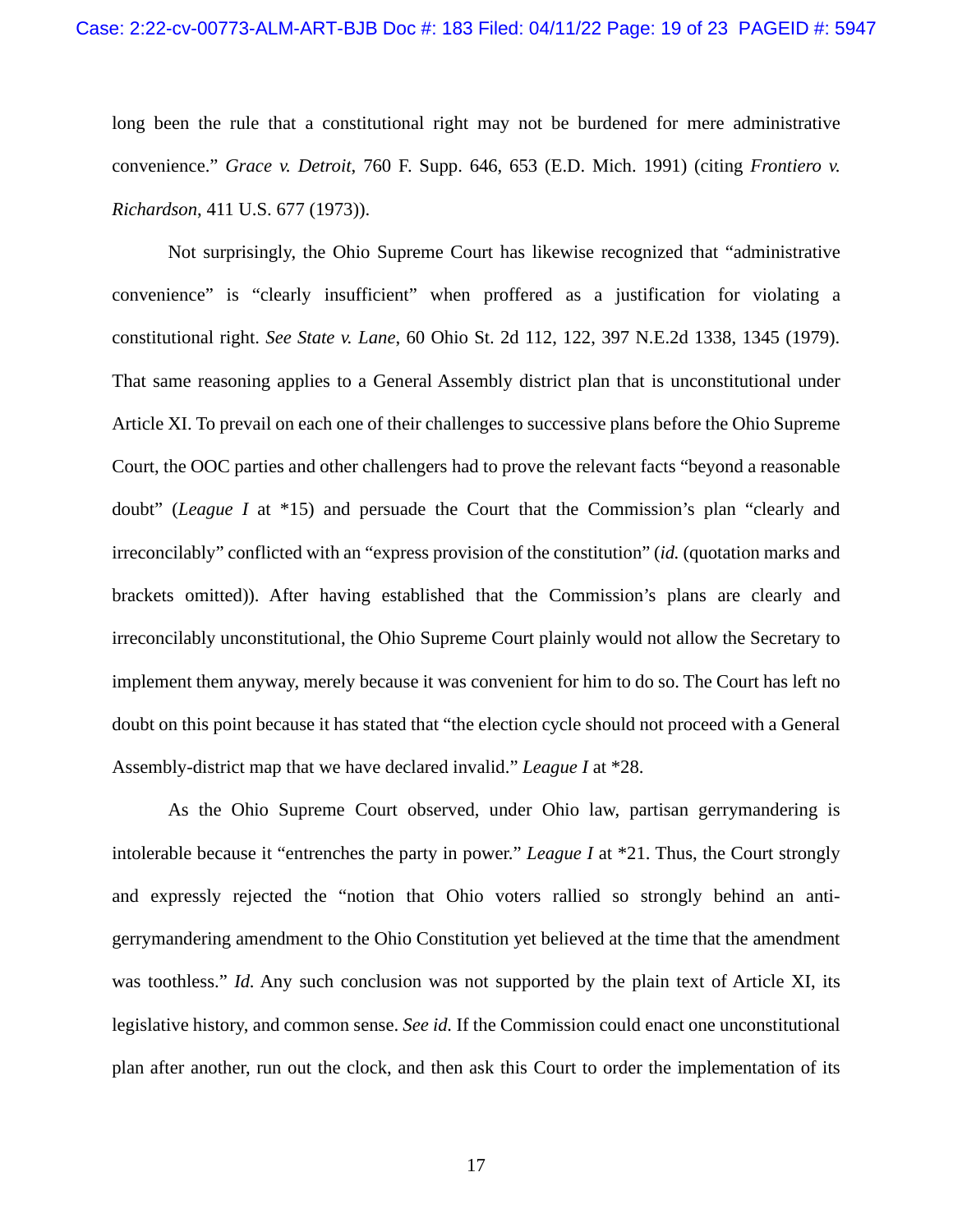unconstitutional plan based on administrative convenience, it would succeed in rendering Article XI's anti-gerrymandering provisions toothless, which is precisely what the Ohio Supreme Court said it may not do. *See id.*

Moreover, Secretary LaRose has not demonstrated that the March 28 plan would be significantly easier to implement than other plans, much less has he demonstrated that Ohio has a compelling interest in administrative ease that could justify the constitutional violations at issue here. The Secretary argues that the Commission's March 28 plan is administratively easier to implement than any other plan because many counties maintained a backup copy of the February 24 plan in their voter registration and election management systems. ECF No. 164 at PageID #5399-5400 (LaRose Response). But other counties did not maintain backup copies, and in any event, Secretary LaRose does not clarify how much time could be saved by loading backup copies of an invalidated plan to registration and election management systems, especially given the number of steps involved. Even if the backups saved a little time, as compared with loading the revised Johnson/McDonald plan, this Court has established a timeline that allows for a complete primary cycle to take place by August 2. With no need to truncate candidate declaration, protest, and certification periods, there is no material benefit to adopting the March 28 plan.

## <span id="page-19-0"></span>**B. Secretary LaRose Effectively Confirms That Implementing 2011 Plan Is Neither Feasible Nor Legally Permissible**

If any more proof were needed that ordering implementation of the 2011 district plan is not only unlawful but also infeasible, Secretary LaRose's April 6 filing supplies it. Although stating in a heading that the Court is "not prohibited" from ordering implementation of the 2011 district plan for the 2022 election, he goes on to clarify that any such approach *must* account for malapportionment. *See* ECF No. 164 at PageID #5400-04 (LaRose Response). In other words, even if the 2011 district plan could supply a starting point, the Court would need to appoint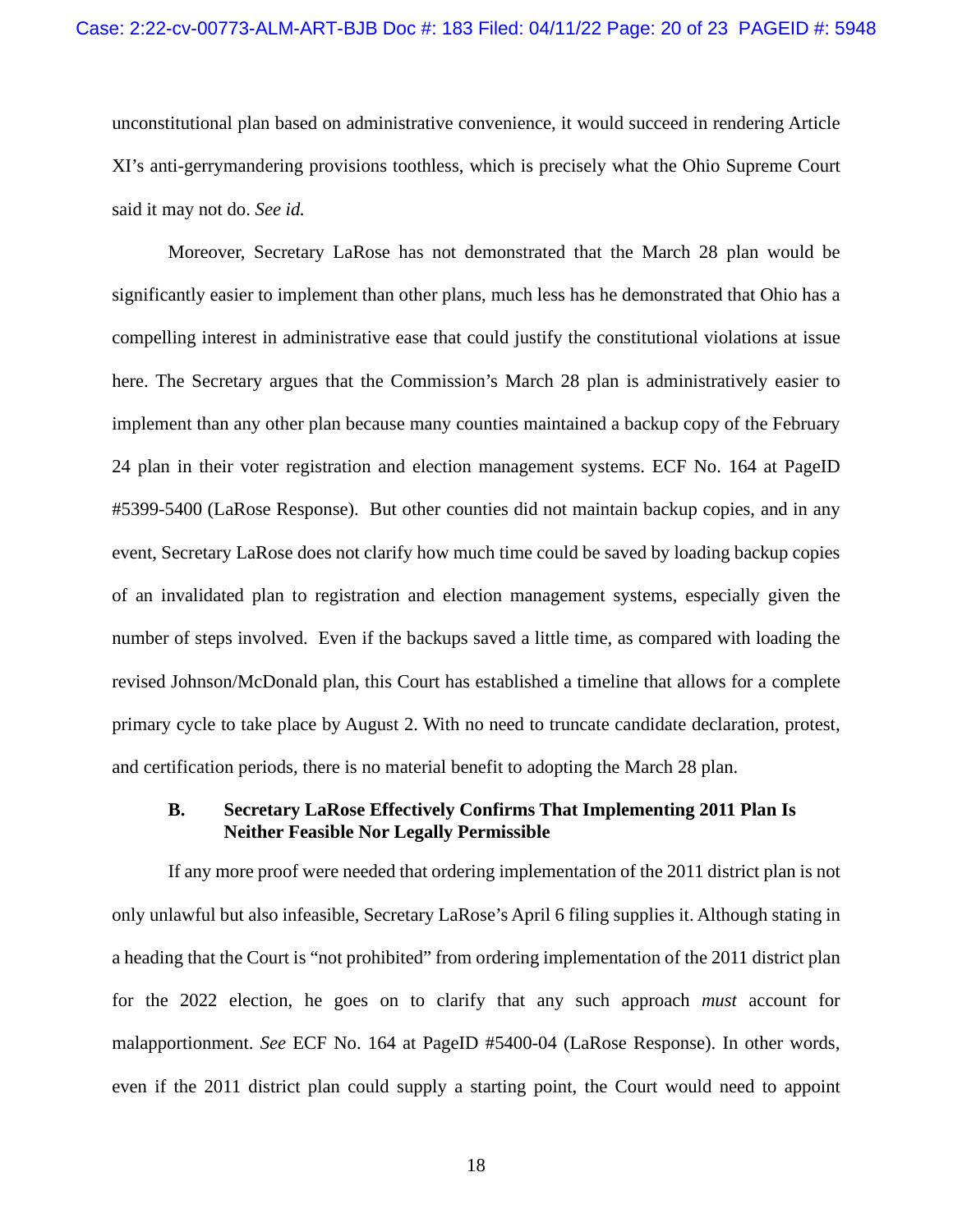someone to correct the malapportionment issues that all agree would plague such an approach, which amounts to drafting a new plan. To do that, the county boards of election would need to upload the shape and Census block files into their systems, which the Secretary's office does not have in its possession. *Id.* at PageID #5402. And even "[i]f the Panel were to re-apportion the 2011 map with the 2020 Census data, then it becomes like any other plan, previously adopted or not." *Id.* at PageID #5404. Unless re-drawn from scratch, such a reapportioned plan would almost certainly *still* violate the Ohio Constitution, and, even under the Gonidakis Plaintiffs' own faulty logic, it would not be a plan adopted by the Commission either. Accordingly, as the Secretary has now confirmed, there is no good reason or lawful reason to order the implementation of the 2011 district plan (or any variation thereof, which does not yet exist), and this Court should not do so.

### **CONCLUSION**

<span id="page-20-0"></span>If the Ohio Supreme Court declares that the General Assembly district plan enacted by the Ohio Redistricting Commission on March 28, 2022, is invalid, then this Court should grant OOC Plaintiffs' motion for a preliminary injunction and order the use of Dr. Rodden's revised Johnson/McDonald Plan for the 2022 primary and general election.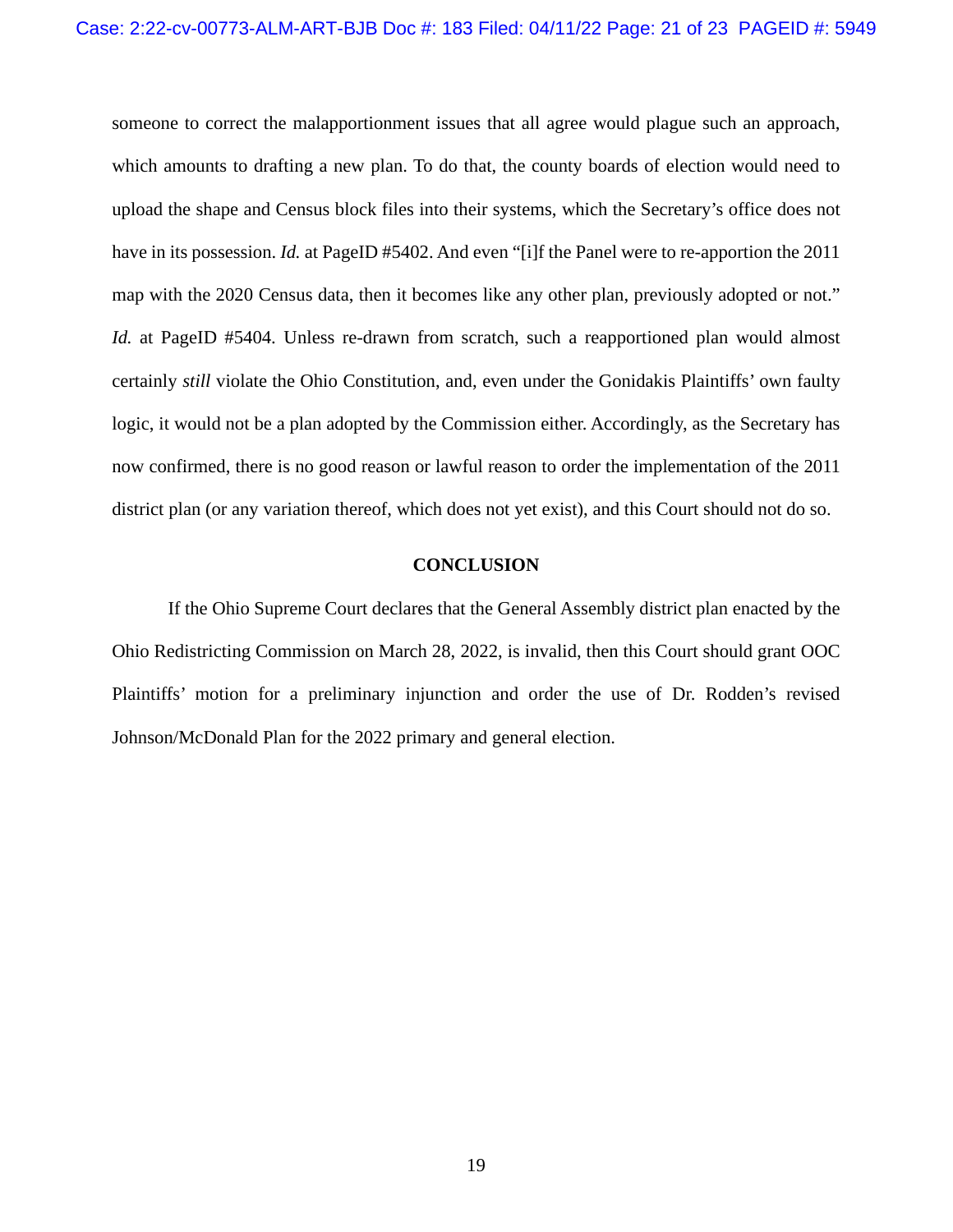### Case: 2:22-cv-00773-ALM-ART-BJB Doc #: 183 Filed: 04/11/22 Page: 22 of 23 PAGEID #: 5950

Dated: April 11, 2022

Alicia L. Bannon (*pro hac vice*) Yurij Rudensky (*pro hac vice*) Harry Isaiah Black (*pro hac vice*) BRENNAN CENTER FOR JUSTICE AT NYU SCHOOL OF LAW 120 Broadway, Suite 1750 New York, NY 10271 Tel: (646) 292-8310 Fax: (212) 463-7308 alicia.bannon@nyu.edu

Respectfully submitted,

/s/Christina J. Marshall

Christina J. Marshall (Ohio Bar No. 0069963)  *Trial Attorney*  MILLER, CANFIELD, PADDOCK AND STONE, P.L.C. 1100 Superior Avenue E, Suite 1750 Cleveland, OH 44114 (248) 267-3256 marshall@millercanfield.com

Peter M. Ellis (Ohio Bar No. 0070264) REED SMITH LLP 10 South Wacker Drive, 40th Floor Chicago, IL 60606 Tel: (312) 207-1000 Fax: (312) 207-6400 pellis@reedsmith.com

Brian A. Sutherland (*pro hac vice*) REED SMITH LLP 101 Second Street, Suite 1800 San Francisco, CA 94105 Tel: (415) 543-8700 Fax: (415) 391-8269 bsutherland@reedsmith.com

Ben R. Fliegel (*pro hac vice*) REED SMITH LLP 355 South Grand Avenue, Suite 2900 Los Angeles, CA 90071 Tel: (213) 457-8000 Fax: (213) 457-8080 bfliegel@reedsmith.com

*Attorneys for Intervenor-Plaintiffs The Ohio Organizing Collaborative, et al.*